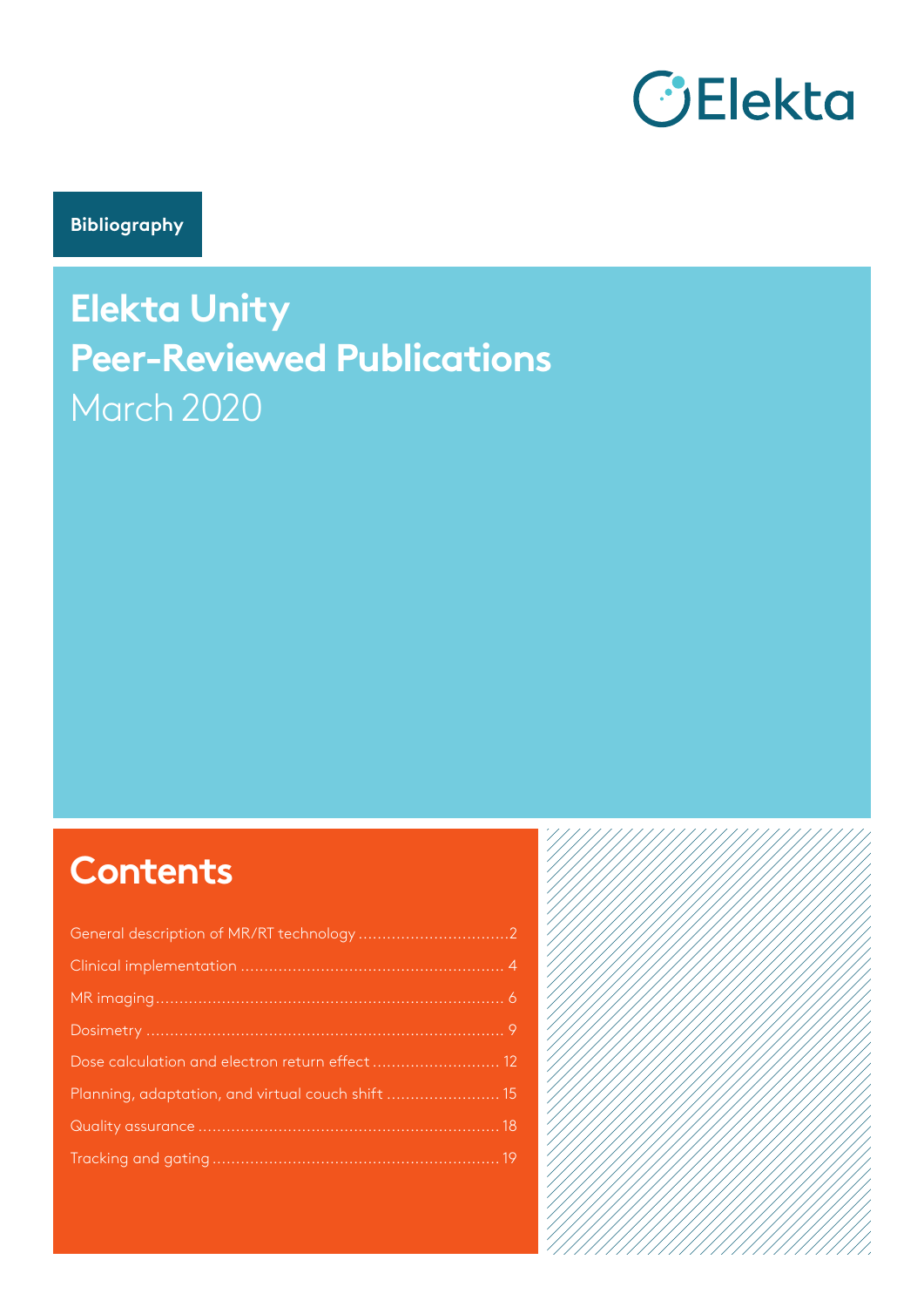## **General description of MR/RT technology (31)**

## **The transformation of radiation oncology using real-time magnetic resonance guidance: A review. Eur J Cancer. 2019;122:42-52.**

Hall WA, Paulson ES, van der Heide UA, Fuller CD, Raaymakers BW, Lagendijk JJW, Li XA, Jaffray DA, Dawson LA, Erickson B, Verheij M, Harrington KJ, Sahgal A, Lee P, Parikh PJ, Bassetti MF, Robinson CG, Minsky BD, Choudhury A, Tersteeg RJHA, Schultz CJ. PMID: 31614288 DOI: 10.1016/j.ejca.2019.07.021

### **Magnetic resonance-guided radiation therapy: a review.**

#### **J Med Imaging Radiat Oncol. 2019;64(2).**

Chin S, Eccles CL, McWilliam A, Chuter R, Walker E, Whitehurst P, Berresford J, Van Herk M, Hoskin PJ, Choudhury A. PMID: 31646742 DOI: 10.1111/1754-9485.12968

## **Image guided radiotherapy moving towards real time adaptive radiotherapy; global positioning system for radiotherapy?**

**tipsRO. 2019;12:1-2.** McNair H, Buijs M. PMID: 10000000001 DOI: 10.1016/j.tipsro.2019.10.006

## **The need for, and implementation of, image guidance in radiation therapy.**

**Ann ICRP. 2018;47(3-4):160-76.** Ibbott GS. PMID: 29676166 DOI: 10.1177/0146645318764092

## **Magnetic resonance imaging–guided radiation therapy: a short strengths, weaknesses, opportunities, and threats analysis.**

#### **Int J Radiation Oncol Biol Phys. 2018;101(5):A1-12, 1011-1278.**

van Herk M, McWilliam A, Dubec M, Faivre-Finn C, Choudhury A. DOI: 10.1016/j.ijrobp.2017.11.009

#### **Adaptive radiotherapy enabled by MRI guidance. Clin Oncol. 2018;30(11):711-719.**

Hunt A, Hansen VN, Oelfke U, Nill S, Hafeez S. DOI: 10.1016/j.clon.2018.08.001

## **The challenges of using MRI during radiotherapy. Clin Oncol. 2018;30(11):680-85.**

McWilliam A, Rowland B, van Herk M. PMID: 30197096 DOI: 10.1016/j.clon.2018.08.004

### **The potential value of mri in external-beam radiotherapy for cervical cancer. Clin Oncol. 2018;30(11):737-50.**

Cree A, Livsey J, Barraclough L, Dubec M, Hambrock T, van Herk M, Choudhury A, McWilliam A. DOI: 10.1016/j.clon.2018.08.002

#### **Magnetic resonance-guided radiotherapy—can we justify more expensive technology? Clin Oncol. 2018;30(11):677-750.**

Tree AC, Huddart R, Choudhury A. PMID: 30217480 DOI: 10.1016/j.clon.2018.08.013

## **Magnetic resonance imaging-guided adaptive radiotherapy: a "game changer" for prostate treatment? Int J Radiation Oncol Biol Phys. 2018;100(2):361–73.**

Pathmanathan AU, van As NJ, Kerkmeijer LGW, Christodouleas J, Lawton CAF, Vesprini D, van der Heide UA, Frank SJ, Nill S, Oelfke U, van Herk M, Li XA, Mittauer K, Ritter M, Choudhury A, Tree AC. PMID: 29353654 DOI: 10.1016/j.ijrobp.2017.10.020

## **The future of image-guided radiotherapy will be MR-guided.**

## **Br J Radiol. 2017;90(1073):20160667.**

Pollard JM, Wen Z, Sadagopan R, Wang J, Ibbott GS. PMID: 28256898 DOI: 10.1259/bjr.20160667

## **MRI-guided lung SBRT: present and future developments. Phys Med. 2017;44:139–49.**

Menten MJ, Wetscherek A, Fast MF. PMID: 28242140 DOI: 10.1016/j.ejmp.2017.02.003

## **MR-guided radiation therapy: transformative technology and its role in the central nervous system. Neuro Oncol. 2017;19(Suppl):ii16–ii29.**

Cao Y, Tseng CL, Balter JM, Teng F, Parmar HA, Sahgal A. PMID: 28380637 DOI: 10.1093/neuonc/nox006

## **MR-guided online adaptive therapy.**

**Oncol Times. 2017;39(8):13–14.** Christodouleas J. DOI: 10.1097/01.COT.0000516143.51689.1e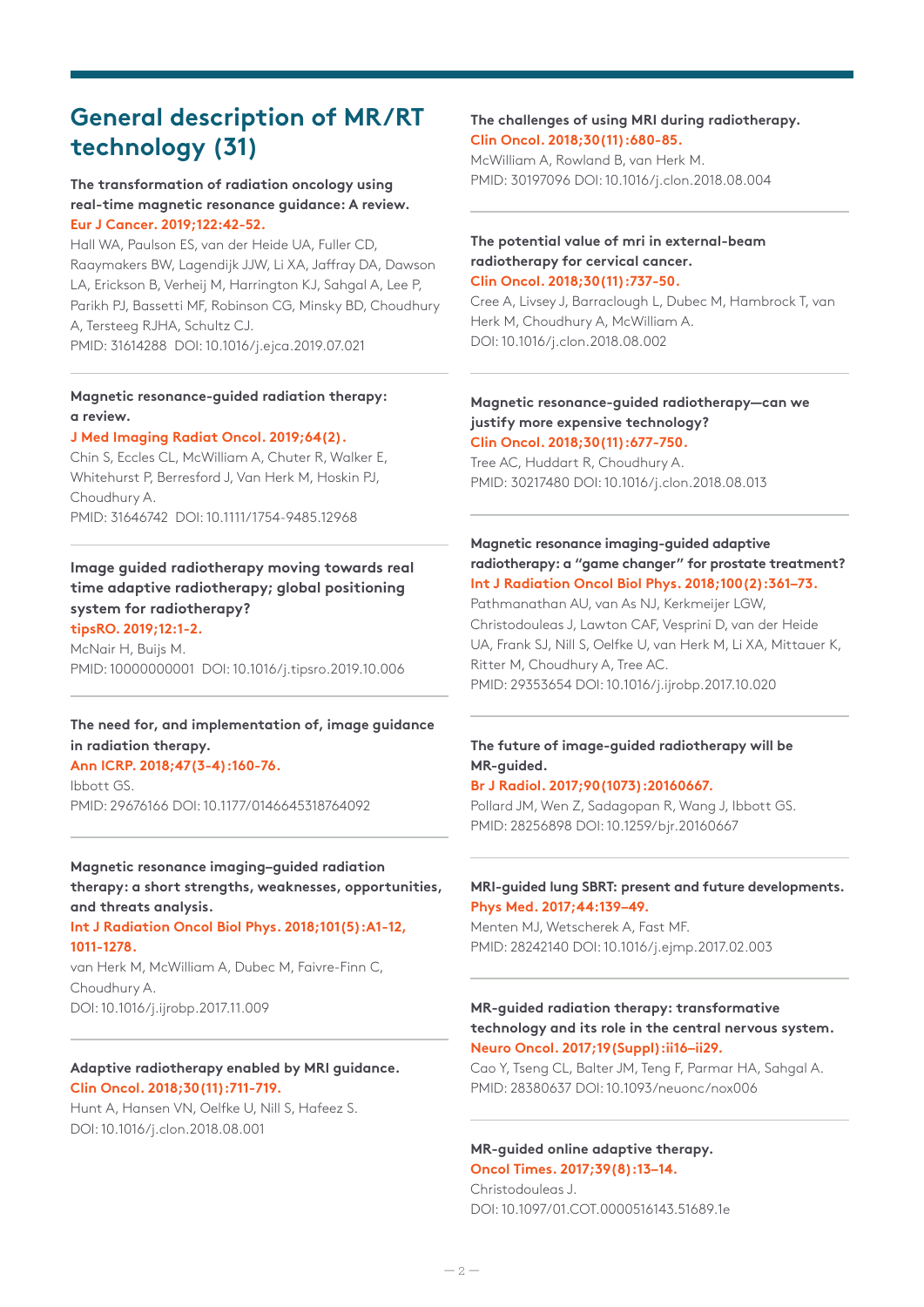#### **Magnetic resonance imaging in precision radiation therapy for lung cancer.**

## **Transl Lung Cancer Res. 2017;6(6):689–707.**

Bainbridge H, Salem A, Tijssen RHN, Dubec M, Wetscherek A, Van Es C, Belderbos J, Faivre-Finn C, McDonald F. PMID: 29218271 DOI: 10.21037/tlcr.2017.09.02

## **The future of image-guided radiotherapy. Clin Oncol. 2017;29(10):662–66.**

Choudhury A, Budgell G, MacKay R, Falk S, Faivre-Finn C, Dubec M, van Herk M, McWilliam A. PMID: 28511968 DOI: 10.1016/j.clon.2017.04.036

## **Online adaptive radiation therapy.**

#### **Int J Radiat Oncol Biol Phys. 2017;99(4):994–1003.**

Lim-Reinders S, Keller BM, Al-Ward S, Sahgal A, Kim A. PMID: 28916139 DOI: 10.1016/j.ijrobp.2017.04.023

## **The emerging potential of magnetic resonance imaging in personalizing radiotherapy for head and neck cancer: an oncologist's perspective. Br J Radiol. 2017;90(1071):20160768.**

Wong KH, Panek R, Bhide SA, Nutting CM, Harrington KJ, Newbold KL. PMID: 28256151 DOI: 10.1259/bjr.20160768

## **MR-guided radiation therapy.**

**Phys Med. 2016;32(Suppl):175.**

van der Heide UA. DOI: 10.1016/j.ejmp.2016.07.284

## **MRI-guided prostate adaptive radiotherapy —a systematic review.**

#### **Radiother Oncol. 2016;119(3):371–380.**

McPartlin AJ, Li XA, Kershaw LE, Heide U, Kerkmeijer L, Lawton C, Mahmood U, Pos F, van As N, van Herk M, Vesprini D, van der Voort van Zyp J, Tree A, Choudhury A. PMID: 27162159 DOI: 10.1016/j.radonc.2016.04.014

## **Magnetic resonance imaging-guided radiation therapy: technological innovation provides a new vision of radiation oncology practice. Clin Oncol. 2015;27(9):495–497.**

Oelfke U. PMID: 25960321 DOI: 10.1016/j.clon.2015.04.004

## **MR guidance in radiotherapy. Phys Med Biol. 2014;59(21):R349–369.**

Lagendijk JJ, Raaymakers BW, Van den Berg CA, Moerland MA, Philippens ME, van Vulpen M. PMID: 25322150 DOI: 10.1088/0031-9155/59/21/R349

## **The magnetic resonance imaging-linac system. Semin Radiat Oncol. 2014;24(3):207–209.**

Lagendijk JJ, Raaymakers BW, van Vulpen M. PMID: 24931095 DOI: 10.1016/j.semradonc.2014.02.009

#### **Introduction: Systems for magnetic resonance image guided radiation therapy. Semin Radiat Oncol. 2014;24(3):192.**

Menard C, van der Heide U. PMID: 24931090 DOI: 10.1016/j.semradonc.2014.02.010

## **Integrating a 1.5T MRI scanner with a 6 MV accelerator: proof of concept.**

## **Phys Med Biol. 2009;54(12):N229–237.**

Raaymakers BW, Lagendijk JJ, Overweg J, Kok JG, Raaijmakers AJ, Kerkhof EM, van der Put RW, Meijsing I, Crijns SP, Benedosso F, van Vulpen M, de Graaff CH, Allen J, Brown KJ. PMID: 19451689 DOI: 10.1088/0031-9155/54/12/N01

## **MRI/linac integration. Radiother Oncol. 2008;86(1):25–29.**

Lagendijk JJ, Raaymakers BW, Raaijmakers AJ, Overweg J, Brown KJ, Kerkhof EM, van der Put RW, Hardemark B, van Vulpen M, van der Heide UA. PMID: 18023488 DOI: 10.1016/j.radonc.2007.10.034

## **Integrating a MRI scanner with a radiotherapy accelerator: a new concept of precise on line radiotherapy guidance and treatment monitoring. Phys Med Biol. 2004;49(17):89–92.**

Raaymakers BW, Lagendijk JJ, van der Heide UA, Overweg J, Brown K, Topolnjak R, Dehnad H, Jürgenliemk-Schulz IM, Welleweerd J, Bakker CJG. DOI: 10.1088/0031-9155/49/17/019/meta

## **MRI guided radiotherapy: MRI as position verification system for IMRT.**

#### **Radiother Oncol. 2002;64(Suppl):S75–S76.**

Raaymakers BW, Lagendijk JJ, van der Heide UA, Overweg J, Brown K, Topolnjak R, Dehnad H, Jürgenliemk-Schulz IM, Welleweerd J, Bakker CJG. DOI: 10.1016/S0167-8140(02)82541-5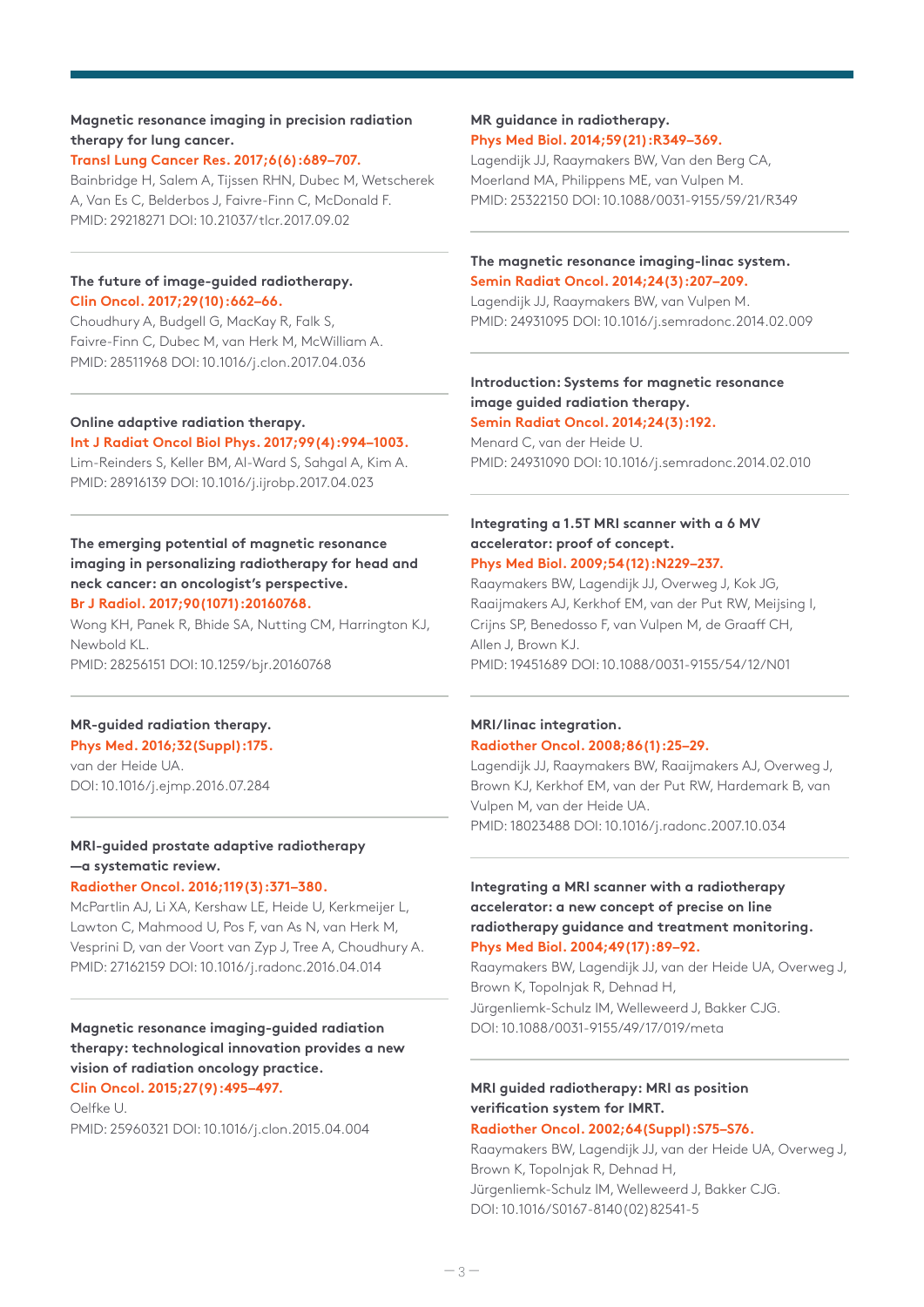#### **MRI guided radiotherapy: a MRI based linear accelerator. Radiother Oncol. 2000;56(Suppl):S60.**

Lagendijk JJ, Bakker CJG. DOI: doi.org/10.1016/S0167-8140(00)81503-0

## **Realizing the potential of magnetic resonance image guided radiotherapy in gyneacological and rectal cancer.**

**Br J Radiol. 2019;92(1098):20180670.** 

White IM, Scurr E, Wetscherek A, Brown G, Sohaib A, Nill S, Oelfke U, Dearnaley D, Lalondrelle S, Bhide S. PMID: 30933550 DOI: 10.1259/bjr.20180670

#### **MR-guidance in clinical reality: current treatment challenges and future perspectives. Radiat Oncol. 2019;14(1):92.**

Corradini S, Alongi F, Andratschke N, Belka C, Boldrini L, Cellini F, Debus J, Guckenberger M, Horner-Rieber J, Lagerwaard FJ, Mazzola R, Palacios MA, Philippens MEP, Raaijmakers CPJ, Terhaard CHJ, Valentini V, Niyazi M. PMID: 31167658 DOI: 10.1186/s13014-019-1308-y

## **Clinical implementation (24)**

## **"Apres mois, le deluge": Preparing for the coming data flood in the MRI-guided radiotherapy era. Front Oncol. 2019;9:983.**

Kiser KJ, Smith BD, Wang J, Fuller CD. PMID: 31632914 DOI: 10.3389/fonc.2019.00983

## **MRI-based upper abdominal organs-at-risk atlas for radiation oncology.**

## **Int J Radiat Oncol. 2020;106(4):743–753.**

Lukovic J, Henke L, Gani C, Kim TK, Stanescu T, Hosni A, Lindsay P, Erickson B, Khor R, Eccles C, Boon C, Donker M, Jagavkar R, Nowee ME, Hall WA, Parikh P, Dawson LA. PMID: 31953061 DOI: 10.1016/j.ijrobp.2019.12.003

## **Dose-escalated radiation therapy for pancreatic cancer: a simultaneous integrated boost approach.**

#### **Pract Radiat Oncol. 2020 Feb 13.**

Koay EJ, Hanania AN, Hall WA, Taniguchi CM, Rebueno N, Myrehaug S, Aitken KL, Dawson LA, Crane CH, Herman JM, Erickson B.

PMID: 32061993 DOI: 10.1016/j.prro.2020.01.012

## **Feasibility of stereotactic radiotherapy using a 1.5 T MR-linac: Multi-fraction treatment of pelvic lymph node oligometastases. Radiother Oncol. 2019; 143:50-54.**

Werensteijn-Honingh AM, Kroon PS, Winkel D, Aalbers EM, van Asselen B, Bol GH, Brown KJ, Eppinga WSC, van Es CA, Glitzner M, de Groot-van Breugel EN, Hackett SL, Intven M, Kok JGM, Kontaxis C, Kotte AN, Lagendijk JJW, Philippens MEP, Tijssen RHN, Wolthaus JWH, Woodings SJ, Raaymakers BW, Jürgenliemk-Schulz IM. DOI: 10.1016/j.radonc.2019.01.024

#### **Plan quality for high-risk prostate cancer treated with high field magnetic resonance imaging guided radiotherapy. phiRO. 2018;7:1-8.**

Christiansen RL, Hansen CR, Dahlrot RH. DOI: 10.1016/j.phro.2018.06.006

## **Radiation-induced lung toxicity in mice irradiated in a strong magnetic field.**

#### **PLoS One. 2018;13(11):e0205803.**

Rubinstein AE, Gay S, Peterson CB, Kingsley CV, Tailor RC, Pollard-Larkin JM, Melancon AD, Followill DS, Court LE. PMID: 30444887 DOI: 10.1371/journal.pone.0205803

**Magnetic Resonance-based Response Assessment and Dose Adaptation in Human Papilloma Virus Positive Tumors of the Oropharynx treated with Radiotherapy (MR-ADAPTOR): An R-IDEAL stage 2a-2b/Bayesian phase II trial.**

## **Clin Transl Radiat Oncol. 2018;13:19-23.**

Bahig H, Yuan Y, Mohamed ASR, Brock KK, Sweet, Ng P, Wang J, Ding Y, Hutcheson K, McCulloch M, Balter PA, Lai S, Al-Mamgani A, Heukelom J, Sonke J-J, van der Heide UA, Nutting C, Li XA, Robbins J, Mussadiq A, Karam I, Newbold K, Harrington K, Oelfke U, Bhide S, Philippens MEP, Terhaard CHJ, McPartlin AJ, Blanchard P, Garden AS, Rosenthal DI, Gunn GB, Phan J, Cazoulat G, Aristophanous M, McSpadden KK, Garcia J, van den Berg CAT, Raaijmakers CPJ, Kerkmeijer L, Doornaert P, Blinde S, Frank SJ, Fuller CD. DOI: 10.1016/j.ctro.2018.08.003

## **Comparison of treatment plans for a high-field MRIlinac and a conventional linac for esophageal cancer.**

#### **Strahlenther Onkol. 2018;Oct 25:1-8.**

Nachbar M, Monnich D, Kalwa P, Zips D, Thorwarth D, Gani C. PMID: 30361744 DOI: 10.1007/s00066-018-1386-z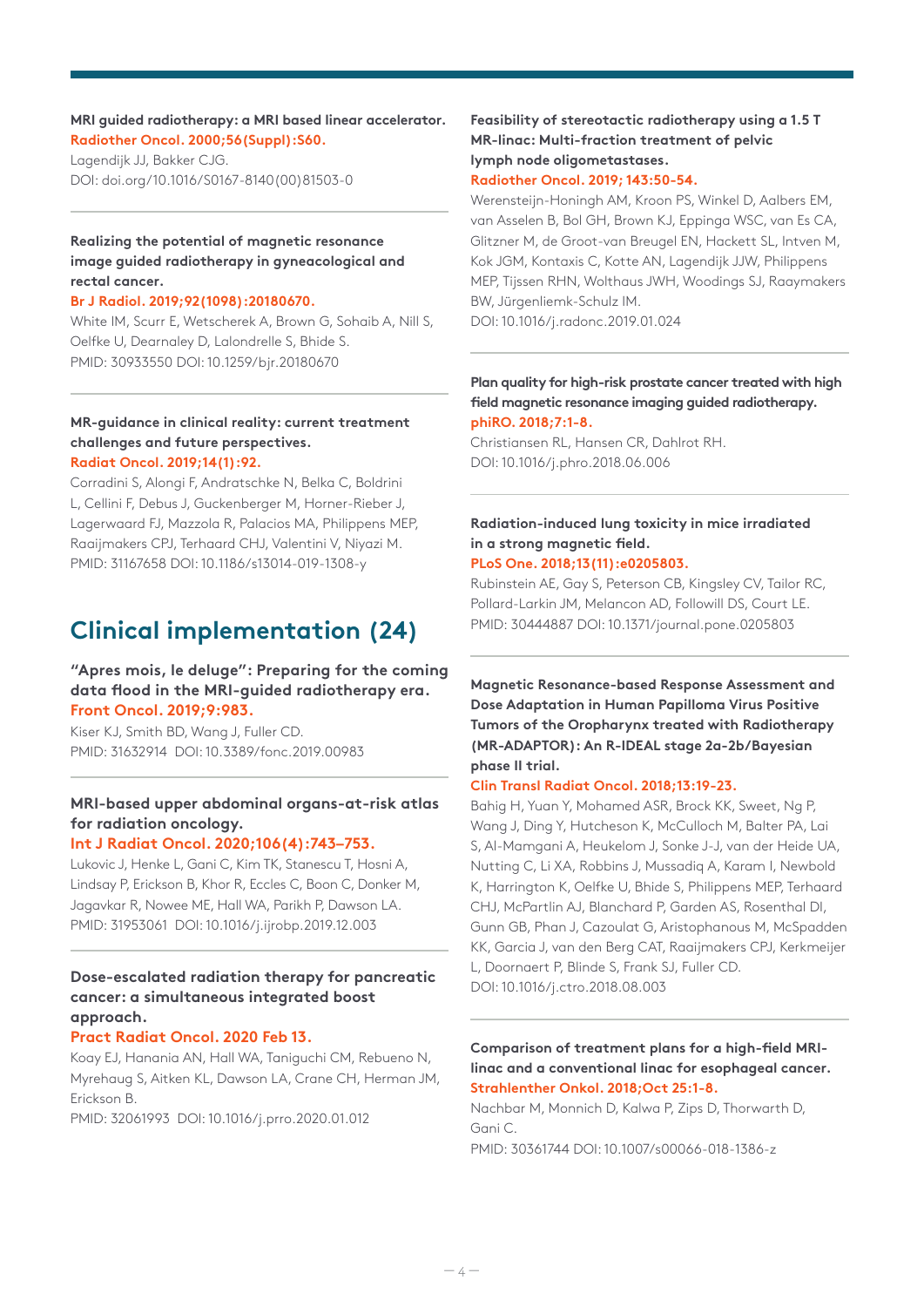## **Pancreatic gross tumor volume contouring on computed tomography (CT) compared with magnetic resonance imaging (MRI): results of an international contouring conference.**

**Pract Radiat Oncol. 2018;8(2):107–115.**

Hall WA, Heerkens HD, Paulson ES, Meijer GJ, Kotte AN, Knechtges P, Parikh PJ, Bassetti MF, Lee P, Aitken KL, Palta M, Myrehaug S, Koay EJ, Portelance L, Ben-Josef E, Erickson BA.

PMID: 29426692 DOI: 10.1016/j.prro.2017.11.005

#### **Target volume delineation using diffusion-weighted imaging for MR-guided radiotherapy: a case series of laryngeal cancer validated by pathology. Cureus. 2018;10(4):e2465.**

Ligtenberg H, Schakel T, Dankbaar JW, Ruiter JN, Peltenburg B, Willems SM, Kasperts N, Terhaard CHJ, Raaijmakers CPJ, Philippens MEP.

DOI: 10.7759/cureus.2465

## **First patients treated with a 1.5 T MRI-linac: clinical proof of concept of a high-precision, high-field MRI guided radiotherapy treatment.**

#### **Phys Med Biol. 2017;62(23):L41–L50.**

Raaymakers BW, Jurgenliemk-Schulz IM, Bol GH, Glitzner M, Kotte ANTJ, van Asselen B, de Boer JCJ, Bluemink JJ, Hackett SL, Moerland MA, Woodings SJ, Wolthaus JWH, van Zijp HM, Philippens MEP, Tijssen R, Kok JGM, de Groot-van Breugel EN, Kiekebosch I, Meijers LTC, Nomden CN, Sikkes GG, Doornaert PAH, Eppinga WSC, Kasperts N,Kerkmeijer LGW, Tersteeg JHA, Brown KJ, Pais B, Woodhead P, Lagendijk JJ. PMID: 29135471 DOI: 10.1088/1361-6560/aa9517

## **Using the Malthus programme to predict the recruitment of patients to MR-linac research trials in prostate and lung cancer.**

## **Radiother Oncol. 2017;122(1):159–162.**

Sanderson B, McWilliam A, Faivre-Finn C, Kirkby NF, Jena R, Mee T, Choudhury A. PMID: 27939554 DOI: 10.1016/j.radonc.2016.11.014

## **Recommendations for MRI-based contouring of gross tumor volume and organs at risk for radiation therapy of pancreatic cancer.**

## **Pract Radiat Oncol. 2017;7(2):126–136.**

Heerkens HD, Hall WA, Li XA, Knechtges P, Dalah E, Paulson ES, van den Berg CA, Meijer GJ, Koay EJ, Crane CH, Aitken K, van Vulpen M, Erickson BA.

PMID: 28089481 DOI: 10.1016/j.prro.2016.10.006

#### **R-IDEAL: a framework for systematic clinical evaluation of technical innovations in radiation oncology. Front Oncol. 2017;7:59.**

Verkooijen HM, Kerkmeijer LGW, Fuller CD, Huddart R, Faivre-Finn C, Verheij M, Mook S, Sahgal A, Hall E, Schultz C. PMID: 28421162 DOI: 10.3389/fonc.2017.00059

**Biological responses of human solid tumor cells to X-ray irradiation within a 1.5-Tesla magnetic field generated by a magnetic resonance imaging-linear accelerator.**

## **Bioelectromagnetics. 2016;37(7):471–480.**

Wang L, Hoogcarspel SJ, Wen Z, van Vulpen M, Molkentine DP, Kok J, Lin SH, Broekhuizen R, Ang KK, Bovenschen N, Raaymakers BW, Frank SJ. PMID: 27434783 DOI: 10.1002/bem.21991

## **The development of the MRI linac system for online MRI-guided radiotherapy: a clinical update. J Intern Med. 2016;280(2):203–208.**

Lagendijk JJ, van Vulpen M, Raaymakers BW. PMID: 27197553 DOI: 10.1111/joim.12516

## **The MRI-linear accelerator consortium: evidencebased clinical introduction of an innovation in radiation oncology connecting researchers, methodology, data collection, quality assurance, and technical development. Front Oncol. 2016;6:215.**

Kerkmeijer LG, Fuller CD, Verkooijen HM, Verheij M, Choudhury A, Harrington KJ, Schultz C, Sahgal A, Frank SJ, Goldwein J, Brown KJ, Minsky BD, van Vulpen M. PMID: 27790408 DOI: 10.3389/fonc.2016.00215

## **Repetitive MRI of organs at risk in head and neck cancer patients undergoing radiotherapy.**

**Clin Transl Radiat Oncol. 2019;18:131-139.** Stieb S, Elgohari B, Fuller CD.

DOI: 10.1016/j.ctro.2019.04.014

## **First clinical experiences with a high field 1.5 T MR linac. Acta Oncol. 2019;26:1-6.**

Bertelsen AS, Schytte T, Moller PK, Mahmood F, Riis HL, Gottlieb KL, Agergaard SN, Dysager L, Hansen O, Gornitzka J, Veldhuizen E, ODwyer DB, Christiansen RL, Nielsen M, Jensen HR, Brink C, Bernchou U. PMID: 31241387 DOI: 10.1080/0284186X.2019.1627417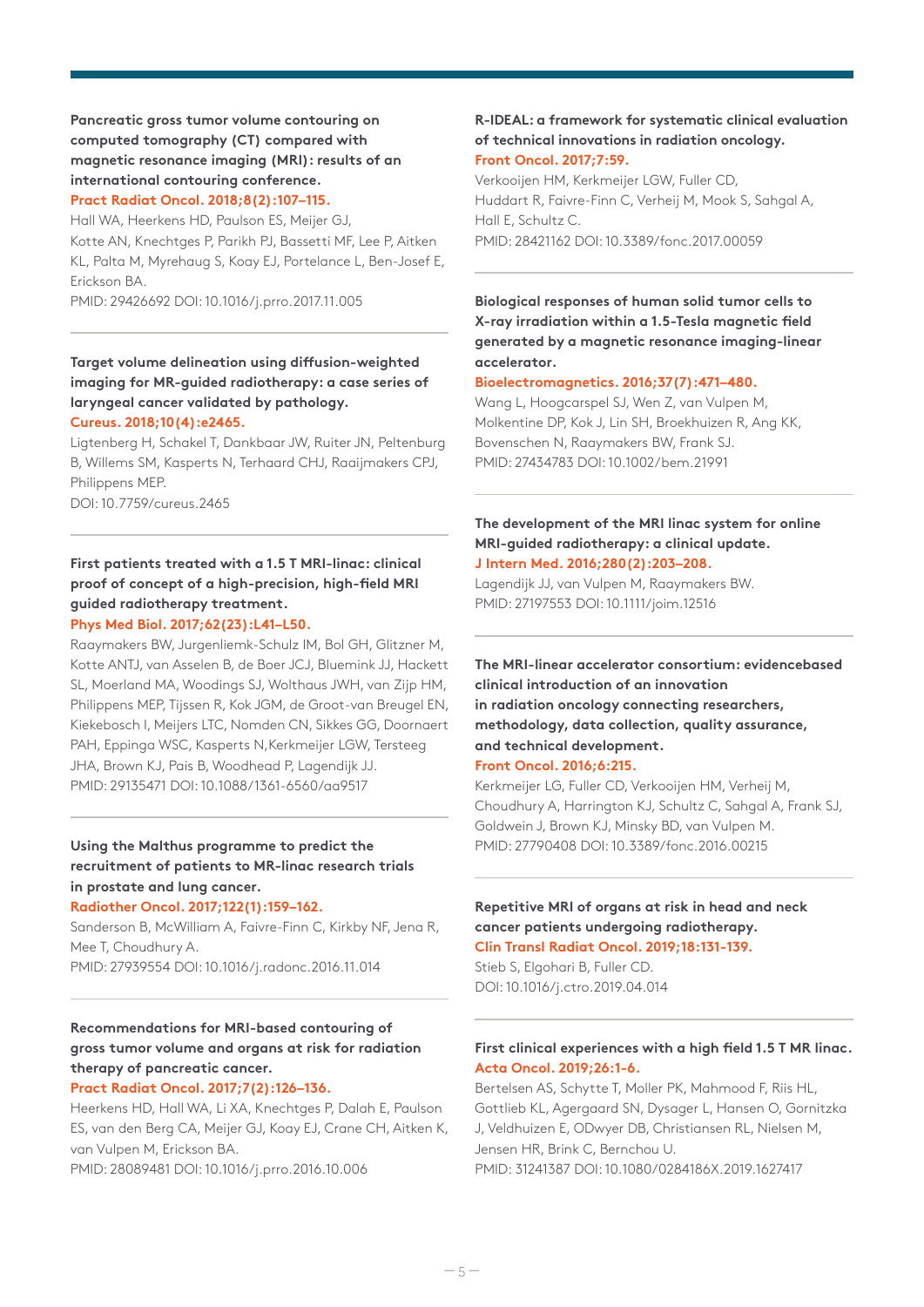#### **Evaluation of plan quality in radiotherapy planning with an MR-linac.**

## **Phys Imaging Radiat Oncol. 2019;10:19-24.**

van de Schoot AJAJ, van den Wollenberg W. DOI: 10.1016/j.phro.2019.04.004

#### **Prostate cancer – Advantages and disadvantages of MR-guided RT.**

#### **Clin Transl Radiat Oncol. 2019;18:68-73.**

Murray J, Tree AC. DOI: 10.1016/j.ctro.2019.03.006

#### **Individual lymph nodes: "See it and Zap it". Clin Transl Radiat Oncol. 2019;18:46-53.**

Winkel D, Werensteijn-Honingh AM, Kroon PS, Eppinga WSC, Bol GH, Intven MPW, de Boer HCJ, Snoeren LMW, Hes J, Raaymakers BW, Jürgenliemk-Schulz, IM. DOI: 10.1016/j.ctro.2019.03.004

## **Evaluation of plan adaptation strategies for stereotactic radiotherapy of lymph node oligometastases using online magnetic resonance image guidance.**

## **phiRO. 2019;9:58-64.**

Winkel D, Bol GH, Werensteijn-Honingh AM. DOI: 10.1016/j.phro.2019.02.003

#### **Feasibility and accuracy of quantitative imaging on a 1.5 T MR-linear accelerator.**

#### **Radiother Oncol. 2019;133:156-162.**

Kooreman ES, van Houdt PJ, Nowee ME. PMID: 30935572 DOI: 10.1016/j.radonc.2019.01.011

## **MR imaging (41)**

#### **Design and feasibility of a flexible, on-body, high impedance coil receive array for a 1.5 T MR-linac. Phys Med Biol. 2019;64(18):185004.**

Zijlema SE, Tijssen RHN, Malkov VN, van Dijk L, Hackett SL, Kok JGM, Lagendijk JJW, van den Berg CAT. PMID: 31370043 DOI: 10.1088/1361-6560/ab37a8

#### **ReconSocket: a low-latency raw data streaming interface for real-time MRI-guided radiotherapy. Phys Med Biol. 2019 Sep 17;64(18):185008.**

Borman PTS, Raaymakers BW, Glitzner M. PMID: 31461412 DOI: 10.1088/1361-6560/ab3e99

**MR-MOTUS: model-based non-rigid motion estimation for MR-guided radiotherapy using a reference image and minimal k-space data.**

#### **Phys Med Biol. 2020;65(1):015004.**

Huttinga NRF, Van den Berg CAT, Luijten PR, Sbrizzi A. PMID: 31698354 DOI: 10.1088/1361-6560/ab554a

#### **Soft-tissue prostate intrafraction motion tracking in 3D cine-MR for MR-guided radiotherapy. Phys Med Biol. 2019;64(23):235008.**

de Muinck Keizer DM, Kerkmeijer LGW, Maspero M, Andreychenko A, van der Voort van Zyp JRN, Van den Berg CAT, Raaymakers BW, Lagendijk JJW, de Boer JCJ. PMID: 31698351 DOI: 10.1088/1361-6560/ab5539

#### **Magnetic resonance imaging sequence evaluation of an MR Linac system; early clinical experience. tipsRO. 2019;12:56-63.**

Eccles CL, Adair Smith G, Bower L, Hafeez S, Herbert T, Hunt A, McNair HA, Ofuya M, Oelfke U, Nill S, Huddart RA. PMID: 10000000002 DOI: 10.1016/j.tipsro.2019.11.004

## **The noise navigator: a surrogate for respiratorycorrelated 4D-MRI for motion characterization in radiotherapy.**

#### **Phys Med Biol. 2020;65(1):01NT02.**

Navest RJM, Mandija S, Bruijnen T, Stemkens B, Tijssen RHN, Andreychenko A, Lagendijk JJW, van den Berg CAT. PMID: 31775130 DOI: 10.1088/1361-6560/ab5c62

## **Multi-sequence MR image-based synthetic CT generation using a generative adversarial network for head and neck MRI-only radiotherapy. Med Phys. 2020 Feb 6. [Epub ahead of print]**

Qi M, Li Y, Wu A, Jia Q, Li B, Sun W, Dai Z, Lu X, Zhou L, Deng X, Song T. PMID: 32027027 DOI: 10.1002/mp.14075

## **Auto-segmentation of pancreatic tumor in multi-parametric MRI using deep convolutional neural networks.**

#### **Radiother Oncol. 2020;145:193-200.**

Liang Y, Schott D, Zhang Y, Wang Z, Nasief H, Paulson E, Hall W, Knechtges P, Erickson B, Li XA. PMID: 32045787 DOI: 10.1016/j.radonc.2020.01.021

## **MRI commissioning of 1.5 T MR-linac systems – a multi-institutional study.**

#### **Radiother Oncol. 2019.**

Tijssen RHN, Philippens MEP, Paulson ES. DOI: 10.1016/j.radonc.2018.12.011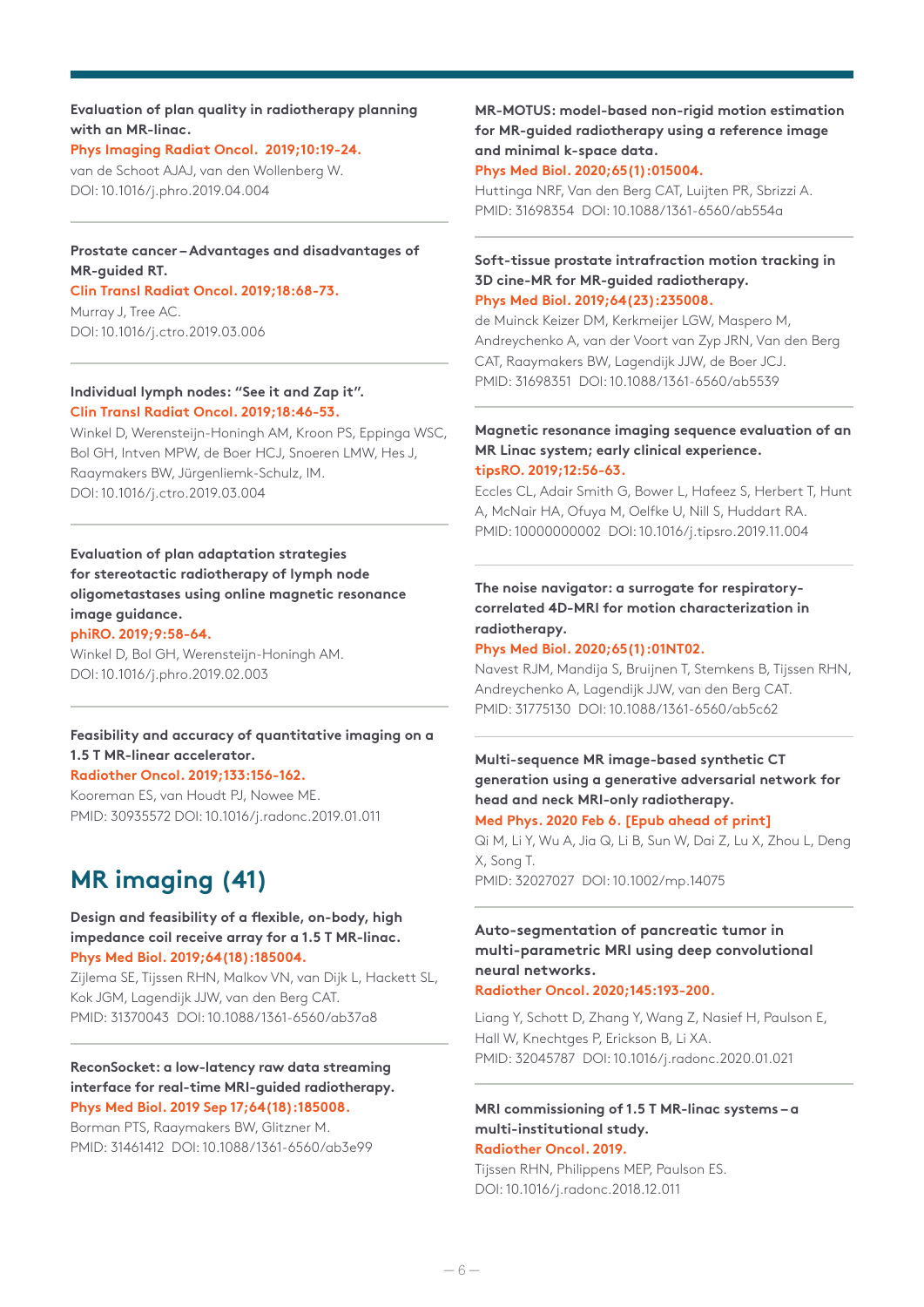#### **Super-resolution T2-weighted 4D MRI for image guided radiotherapy.**

## **Radiother Oncol. 2018;129(3):486-93.**

Freedman JN, Collins DJ, Gurney-Champion OJ. DOI: 10.1016/j.radonc.2018.05.015

#### **A self-sorting coronal 4D-MRI method for daily image guidance of liver lesions on an MR-linac. Int J Radiation Oncol Biol Phys. 2018;127(3):474-480.**

van de Lindt TN, Sonke JJ, Nowee ME, Jansen EPM, van Pelt VWJ, van der Heide UA, Fast MF. DOI: 10.1016/j.ijrobp.2018.05.029

#### **Retrospective self-sorted 4D-MRI for the liver. Radiother Oncol. 2018;127(3):474-480.**

van de Lindt TN, Fast MF, van der Heide UA, Sonke J-J. DOI: 10.1016/j.radonc.2018.05.006

## **MR-only brain radiotherapy: dosimetric evaluation of synthetic CTs generated by a dilated convolutional neural network.**

#### **Int J Radiation Oncol Biol Phys. 2018;102(4):801-812.**

Dinkla AM, Wolterink JM, Maspero M, Savenije M.H.F, Verhoeff J J.C., Seravalli E, Seevinck P.R, van den Berg C A.T. DOI: 10.1016/j.ijrobp.2018.05.058

## **Simultaneous orthogonal plane cine imaging with balanced steady-state free-precession contrast using k-t GRAPPA.**

#### **Phys Med Biol. 2018;63(15).**

Mickevicius NJ, Paulson ES. PMID: 29956676 DOI: 10.1088/1361-6560/aad008

## **Characterization of imaging latency for real-time MRI-guided radiotherapy.**

#### **Phys Med Biol. 2018;63(15).**

Borman PTS, Tijssen RHN, Bos C, Moonen CTW, Raaymakers BW, Glitzner M. PMID: 29995645 DOI: 10.1088/1361-6560/aad2b7

#### **Emerging magnetic resonance imaging technologies for radiation therapy planning and response assessment. Int J Radiat Oncol Biol Phys. 2018;101(5):1046-1056.**

Jones KM, Michel KA, Bankson JA, Fuller CD, Klopp AH, Venkatesan AM.

PMID: 30012524 DOI: 10.1016/j.ijrobp.2018.03.028

## **Dose evaluation of fast synthetic-CT generation using a generative adversarial network for general pelvis MRonly radiotherapy.**

## **Phys Med Biol. 2018;63(18).**

Maspero M, Savenije MHF, Dinkla AM, Seevinck PR, Intven MPW, Juergenliemk-Schulz IM, Kerkmeijer LGW, Van den Berg CAT.

PMID: 30109989 DOI: 10.1088/1361-6560/aada6d

#### **Delivering functional imaging on the MRI-linac: current challenges and potential solutions. Clin Oncol (R Coll Radiol). 2018;30(11):702-10.**

Datta A, Aznar MC, Dubec M, Parker GJM, O'Connor JPB. PMID: 30224203 DOI: 10.1016/j.clon.2018.08.005

#### **Magnetic resonance imaging only workflow for radiotherapy simulation and planning in prostate cancer. Clin Oncol (R Coll Radiol). 2018;30(11):692-701.**

Kerkmeijer LGW, Maspero M, Meijer GJ, van der Voort van Zyp JRN, de Boer HCJ, van den Berg CAT. PMID: 30244830 DOI: 10.1016/j.clon.2018.08.009

#### **Nuts and bolts of 4D-MRI for radiotherapy. Phys Med Biol. 2018;63(21).**

Stemkens B, Paulson ES, Tijssen RHN. PMID: 30272573 DOI: 10.1088/1361-6560/aae56d

#### **Emerging MR imaging technologies for radiation therapy planning and response assessment. Int J Radiat Oncol Biol Phys. 2018 Aug 1;101(5): 1046-1056.**

Jones KM, Michel KA, Bankson JA,Fuller CD, Klopp AH, Venkatesan AM. DOI: 10.1016/j.ijrobp.2018.03.028

## **Characterization of the first RF coil dedicated to 1.5T MR guided radiotherapy.**

## **Phys Med Biol. 2018;63(2):025014.**

Hoogcarspel SJ, Zijlema SE, Tijssen RHN, Kerkmeijer LGW, Juergenliemk-Schulz IM, Lagendijk JJ, Raaymakers BW. PMID: 29260729 DOI: 10.1088/1361-6560/aaa303

#### **Tumour auto-contouring on 2d cine MRI for locally advanced lung cancer: A comparative study. Radiother Oncol. 2017; 125(3):485-491.**

Fast MF, Eiben B, Menten MJ, Wetscherek A, Hawkes DJ, McClelland JR, Oelfke U. PMID: 29029832 DOI: 10.1016/j.radonc.2017.09.013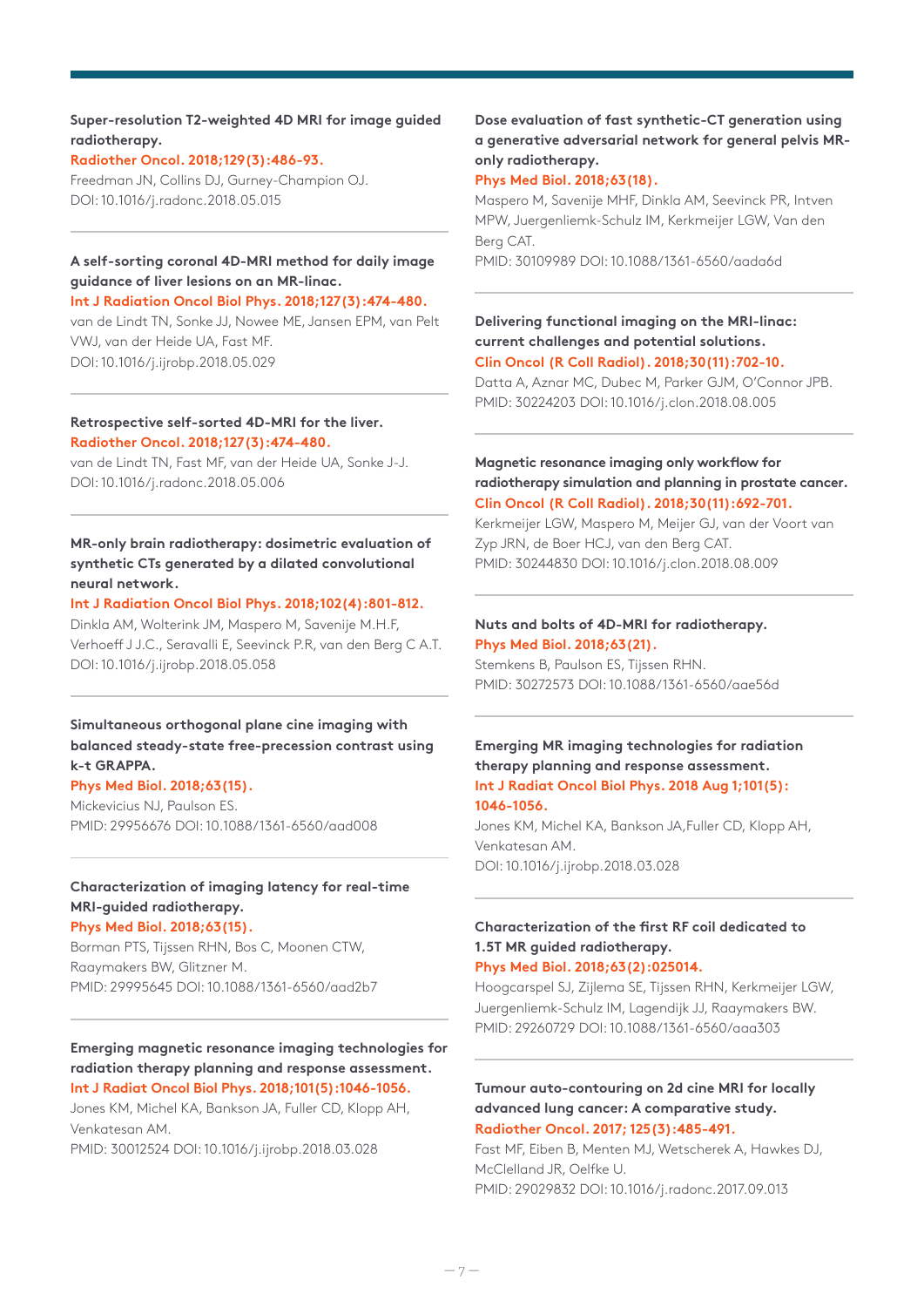**Investigation of undersampling and reconstruction algorithm dependence on respiratory correlated 4D-MRI for online MR-guided radiation therapy. Phys Med Biol. 2017;62(8):2910–2921.**

Mickevicius NJ, Paulson ES. PMID: 27997382 DOI: 10.1088/1361-6560/aa54f2

## **T2-weighted 4D magnetic resonance imaging for application in magnetic resonance-guided radiotherapy treatment planning. Invest Radiol. 2017;52(10):563–573.**

Freedman JN, Collins DJ, Bainbridge H, Rank CM, Nill S, Kachelriess M, Oelfke U, Leach MO, Wetscherek A. PMID: 28459800 DOI: 10.1097/RLI.0000000000000381

#### **Simultaneous orthogonal plane imaging. Magn Reson Med. 2017;78(5):1700–1710.**

Mickevicius NJ, Paulson ES. PMID: 27917527 DOI: 10.1002/mrm.26555

## **Spatial precision in magnetic resonance imaging-guided radiation therapy: the role of geometric distortion.**

#### **Int J Radiat Oncol Biol Phys. 2016;95(4):1304–1316.**

Weygand J, Fuller CD, Ibbott GS, Mohamed AS, Ding Y, Yang J, Hwang KP, Wang J. PMID: 27354136 DOI: 10.1016/j.ijrobp.2016.02.059

#### **Consensus opinion on MRI simulation for external beam radiation treatment planning. Radiother Oncol. 2016;121(2):187–192.**

Paulson ES, Crijns SP, Keller BM, Wang J, Schmidt MA, Coutts G, van der Heide UA. PMID: 27838146 DOI: 10.1016/j.radonc.2016.09.018

## **On-line 3D motion estimation using low resolution MRI.**

#### **Phys Med Biol. 2015;60(16):N301–310.**

Glitzner M, de Senneville BD, Lagendijk JJ, Raaymakers BW, Crijns SP. PMID: 26247427 DOI: 10.1088/0031-9155/60/16/N301

#### **From static to dynamic 1.5T MRI-linac prototype: impact of gantry position related magnetic field variation on image fidelity. Phys Med Biol. 2014;59(13):3241–3247.**

Crijns S, Raaymakers B. PMID: 24874027 DOI: 10.1088/0031-9155/59/13/3241

#### **The feasibility of using a conventional flexible RF coil for an online MR-guided radiotherapy treatment. Phys Med Biol. 2013;58(6):1925–1932.**

Hoogcarspel SJ, Crijns SP, Lagendijk JJ, van Vulpen M, Raaymakers BW. PMID: 23442765 DOI: 10.1088/0031-9155/58/6/1925

#### **Towards inherently distortion-free MR images for image-guided radiotherapy on an MRI accelerator. Phys Med Biol. 2012;57(5):1349–1358.**

Crijns SP, Bakker CJ, Seevinck PR, de Leeuw H, Lagendijk JJ, Raaymakers BW. PMID: 22349351 DOI: 10.1088/0031-9155/57/5/1349

**Real-time correction of magnetic field inhomogeneity-induced image distortions for MRI-guided conventional and proton radiotherapy. Phys Med Biol. 2011;56(1):289–297.**

Crijns SP, Raaymakers BW, Lagendijk JJ. PMID: 21149949 DOI: 10.1088/0031-9155/56/1/017

## **Treatment plan adaptation for MRI-guided radiotherapy using solely MRI data: a CT-based simulation study.**

#### **Phys Med Biol. 2010;55(16):N433-40.**

Kerkhof EM, Balter JM, Vineberg K, Raaymakers BW. PMID: 20679696 DOI: 10.1088/0031-9155/55/16/N01

## **Multiresolution radial MRI to reduce IDLE time in pre-beam imaging on an MR-Linac (MR-RIDDLE). Phys Med Biol. 2019;64(5):055011.**

Bruijnen T, Stemkens B, Lagendijk JJW, van den Berg CAT, Tijssen RHN.

PMID: 30630156 DOI: 10.1088/1361-6560/aafd6b

#### **Synthetic 4D-CT of the thorax for treatment plan adaptation on MR-guided radiotherapy systems. Phys Med Biol. 2019;64(11):115005.**

Freedman JN, Bainbridge H, Nill S, Collins DJ, Kachelriess M, Leach MO, McDonald F, Oelfke U, Wetscherek A. PMID: 30844775 DOI: 10.1088/1361-6560/ab0dbb

## **Assessment of 3D motion modeling performance for dose accumulation mapping on the MR-linac by simultaneous multislice MRI.**

#### **Phys Med Biol. 2019;64(9):095004.**

Borman PTS, Bos C, Stemkens B, Moonen CTW, Raaymakers BW, Tijssen RHN. PMID: 30917353 DOI: 10.1088/1361-6560/ab13e3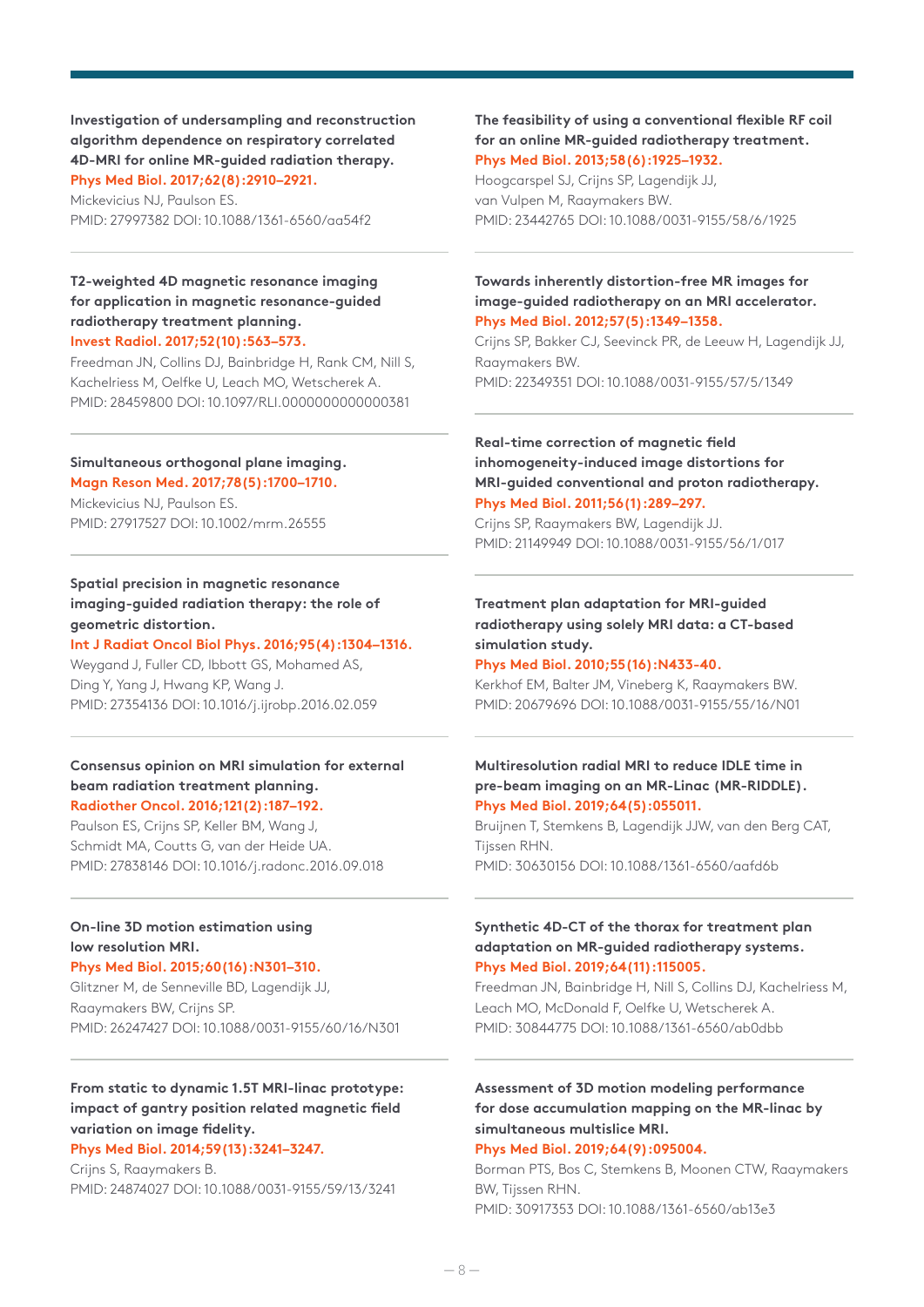#### **Simultaneous acquisition of orthogonal plane cine imaging and isotropic 4D-MRI using super-resolution. Radiother Oncol. 2019;136:121-129.**

Mickevicius NJ, Paulson ES. PMID: 31015113 DOI: 10.1016/j.radonc.2019.04.005

## **MRI B0 homogeneity and geometric distortion with continuous linac gantry rotation on an Elekta Unity MR-linac.**

#### **Phys Med Biol. 2019;64(12):12NT01.**

Jackson SJ, Glitzner M, Tijssen RHN, Raaymakers BW. PMID: 31108467 DOI: 10.1088/1361-6560/ab231a

## **Correcting geometric image distortions in slice-based 4D-MRI on the MR-linac.**

#### **Med Phys. 2019;46(7):3044-3054.**

Keesman R, van de Lindt TN, Juan-Cruz C, van den Wollenberg W, van der Bijl E, Nowee ME, Sonke JJ, van der Heide UA, Fast MF. PMID: 31111494 DOI: 10.1002/mp.13602

#### **MRI-guided mid-position liver radiotherapy: Validation of image processing and registration steps. Radiother Oncol. 2019;138:132-140.**

van de Lindt TN, Fast MF, van Kranen SR, Nowee ME, Jansen EPM, van der Heide UA, Sonke JJ. DOI: 10.1016/j.radonc.2019.06.007

## **Dosimetry (47)**

#### **Characterization of small PRESAGE® samples for measurements near the dosimeter edges. 2019 J Phys Conf Ser. 1305 012009.**

Costa F, Doran S, Adamovics J, Nill S. PMID: 10000000008 DOI: 10.1088/1742-6596/1305/1/012009

## **Dose rate and fractionation dependence of methacrylic acid based polymer gels using optical and MRI techniques.**

#### **2019 J Phys Conf Ser. 1305 012008.**

Lee HJ, Roed Y, Ibbott GS. PMID: 10000000007 DOI: 10.1088/1742-6596/1305/1/012008

#### **Evaluation of a lung-equivalent gel dosimeter for MR image-guided radiation therapy. 2019 J Phys Conf Ser. 1305 012012.**

McDonald BA, Lee HJ, Ibbott GS. PMID: 10000000006 DOI: 10.1088/1742-6596/1305/1/012012

## **Polymer gel dosimetry in the presence of a strong magnetic field.**

#### **2019 J Phys Conf Ser. 1305 012014.**

Roed Y, Pinsky L, Ibbott G. PMID: 10000000004 DOI: 10.1088/1742-6596/1305/1/012014

## **Radiotherapy in the presence of magnetic fields: a brief review of detector response characteristics and the contribution of 3-D measurements to the study of dose.**

#### **2019 J Phys Conf Ser. 1305 012006.**

Doran SJ. PMID: 10000000005 DOI: 10.1088/1742-6506/1305/1/012006

## **Two-dimensional EPID dosimetry for an MR-linac: Proof of concept.**

#### **Med Phys. 2019;46(9):4193-4203. Epub 2019 Jul 9.**

Torres-Xirau I, Olaciregui-Ruiz I, van der Heide UA, Mans A. PMID: 31199521 DOI: 10.1002/mp.136646

#### **Low-density gel dosimeter for measurement of the electron return effect in an MR-linac. Phys Med Biol. 2019;64(20):205016.**

McDonald BA, Lee HJ, Ibbott GS. PMID: 31505483 DOI: 10.1088/1361-6560/ab4321

## **MRIgRT dynamic lung motion thorax anthropomorphic QA phantom: design, development, reproducibility, and feasibility study.**

#### **Med Phys. 2019;46(11): Sep 11.**

Steinmann A, Alvarez P, Lee H, Court L, Stafford R, Sawakuchi G, Wen Z, Fuller C, Followill D. PMID: 31506963 DOI: 10.1002/mp.13757

## **Dosimetric performance of the Elekta Unity MR-linac system: 2D and 3D dosimetry in anthropomorphic inhomogeneous geometry.**

**Phys Med Biol. 2019;64(22):225009.** 

Pappas E, Kalaitzakis G, Boursianis T, Zoros E, Zourari K, Pappas EP, Makris DN, Seimenis I, Efstathopoulos EP, Maris TG. PMID: 31665709 DOI: 10.1088/1361-6560/ab52ce

#### **Commissioning and performance evaluation of RadCalc for the Elekta Unity MRI-linac. J Appl Clin Med Phys. 2019;20(12).**

Graves SA, Snyder JE, Boczkowski A, St-Aubin J, Wang D, Yaddanapudi S, Hyer DE.

PMID: 31722133 DOI: 10.1002/acm2.12760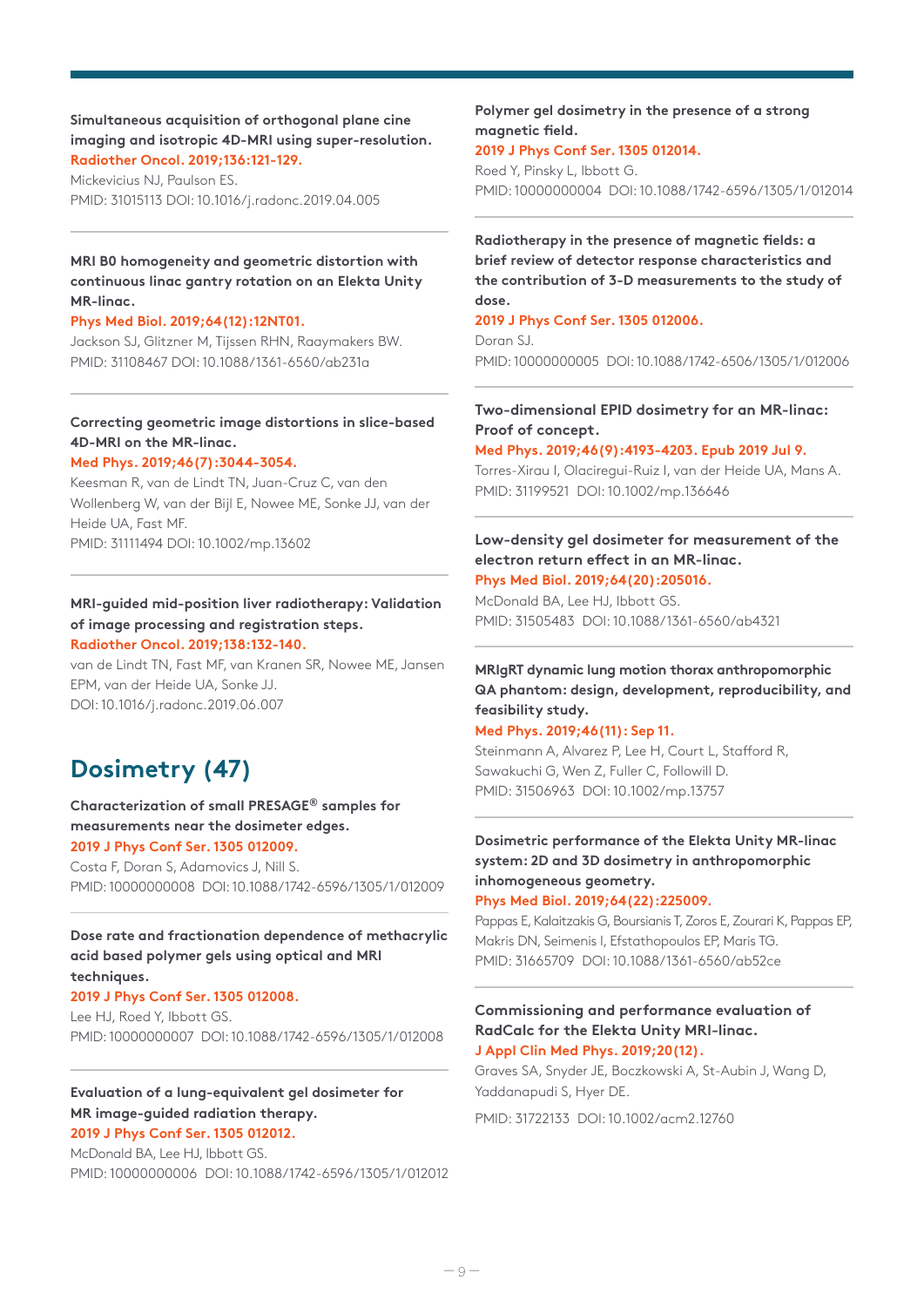## **Commissioning of a water calorimeter as a primary standard for absorbed dose to water in magnetic fields. Phys Med Biol. 2019;64(3).**

de Prez LA, de Pooter JA, Jansen BJ, Woodings SJ, Wolthaus JWH, van Asselen B, van Soest TL, Kok JGM, Raaymakers BW. PMID: 30561378 DOI: 10.1088/1361-6560/aaf975

## **Assessment of image quality and scatter and leakage radiation of an integrated MR-LINAC system. Med Phys. 2018;45(3).**

Wang J, Yung J, Kadbi M, Hwang K, Ding Y, Ibbott GS. PMID: 29363770 DOI: 10.1002/mp.12767

#### **Ionization chamber correction factors for MR-linacs. Phys Med Biol. 2018;63(11).**

Pojtinger S, Dohm OS, Kapsch RP, Thorwarth D. PMID: 29762130 DOI: 10.1088/1361-6560/aac4f2

#### **A formalism for reference dosimetry in photon beams in the presence of a magnetic field. Phys Med Biol. 2018;63(12).**

van Asselen B, Woodings SJ, Hackett SL, van Soest TL, Kok JGM, Raaymakers BW, Wolthaus JWH. PMID: 29786612 DOI: 10.1088/1361-6560/aac70e

## **Effect of magnetic field strength on plastic scintillation detector response.**

#### **Radiat Meas. 2018;116:10-13.**

Therriault-Proulx F, Wen Z, Ibbott G, Beddar S. DOI: 10.1016/j.radmeas.2018.06.011

#### **The characterization of a large multi-axis ionization chamber array in a 1.5 T MRI linac. Phys Med Biol. 2018;63(22).**

Perik TJ, Kaas JJ, Greilich S. PMID: 30412476 DOI: 10.1088/1361-6560/aae90a

## **Beam characterisation of the 1.5T MRI-linac. Phys Med Biol. 2018;63(8):085015.**

Woodings SJ, Bluemink JJ, de Vries JHW, Niatsetski Y, van Veelen B, Schillings J, Kok JGM, Wolthaus JWH, Hackett SL, van Asselen B, van Zijp HM, Pencea S, Roberts DA, Lagendijk JJ, Raaymakers BW. PMID: 29521280 DOI: 10.1088/1361-6560/aab566

## **Characterization of the a-Si EPID in the unity MR-linac for dosimetric applications.**

## **Phys Med Biol. 2018;63(2):025006.**

Torres-Xirau I, Olaciregui-Ruiz I, Baldvinsson G, Mijnheer BJ, van der Heide UA, Mans A. PMID: 29182153 DOI: 10.1088/1361-6560/aa9dbf

## **Performance of a PTW 60019 microDiamond detector in a 1.5T MRI-linac.**

#### **Phys Med Biol. 2018;63(5):05NT04**

Woodings SJ, Wolthaus JWH, van Asselen B, de Vries JHW, Kok JGM, Lagendijk JJ, Raaymakers BW. PMID: 29239857 DOI: 10.1088/1361-6560/aaa1c6

## **Real-time volumetric relative dosimetry for magnetic resonance-image-guided radiation therapy (MR-IGRT).**

#### **Phys Med Biol. 2018;63(4):045021**

Lee HJ, Kadbi M, Bosco G, Ibbott GS. PMID: 29384731 DOI: 10.1088/1361-6560/aaac22

## **Investigating the effect of a magnetic field on dose distributions at phantom-air interfaces using PRESAGE® 3D dosimeter and Monte Carlo simulations. Phys Med Biol. 2018;63(5):05NT01.**

Costa F, Doran SJ, Hanson IM, Nill S, Billas I, Shipley DR, Duane S, Adamovics J, Oelfke U. PMID: 29393066 DOI: 10.1088/1361-6560/aaaca2

## **Relative dosimetry with an MR-linac: response of ion chambers, diamond, and diode detectors for offaxis, depth dose, and output factor measurements. Med Phys. 2018;45(2):884–897.**

O'Brien DJ, Dolan J, Pencea S, Schupp N, Sawakuchi GO. PMID: 29178457 DOI: 10.1002/mp.12699

## **Experimental analysis of correction factors for reference dosimetry in a magnetic field. CDBME 2017;3(2):803–805.**

Brand N, Pojtinger S, Tsitsekidis S, Thorwarth D. DOI: 10.1515/cdbme-2017-0170

## **Optimal orientation for ionization chambers in MRgRT reference dosimetry.**

#### **CDBME 2017;3(2):273–275.**

Poitinger S, Dohm OS, Thorwarth D. DOI: 10.1515/cdbme-2017-0056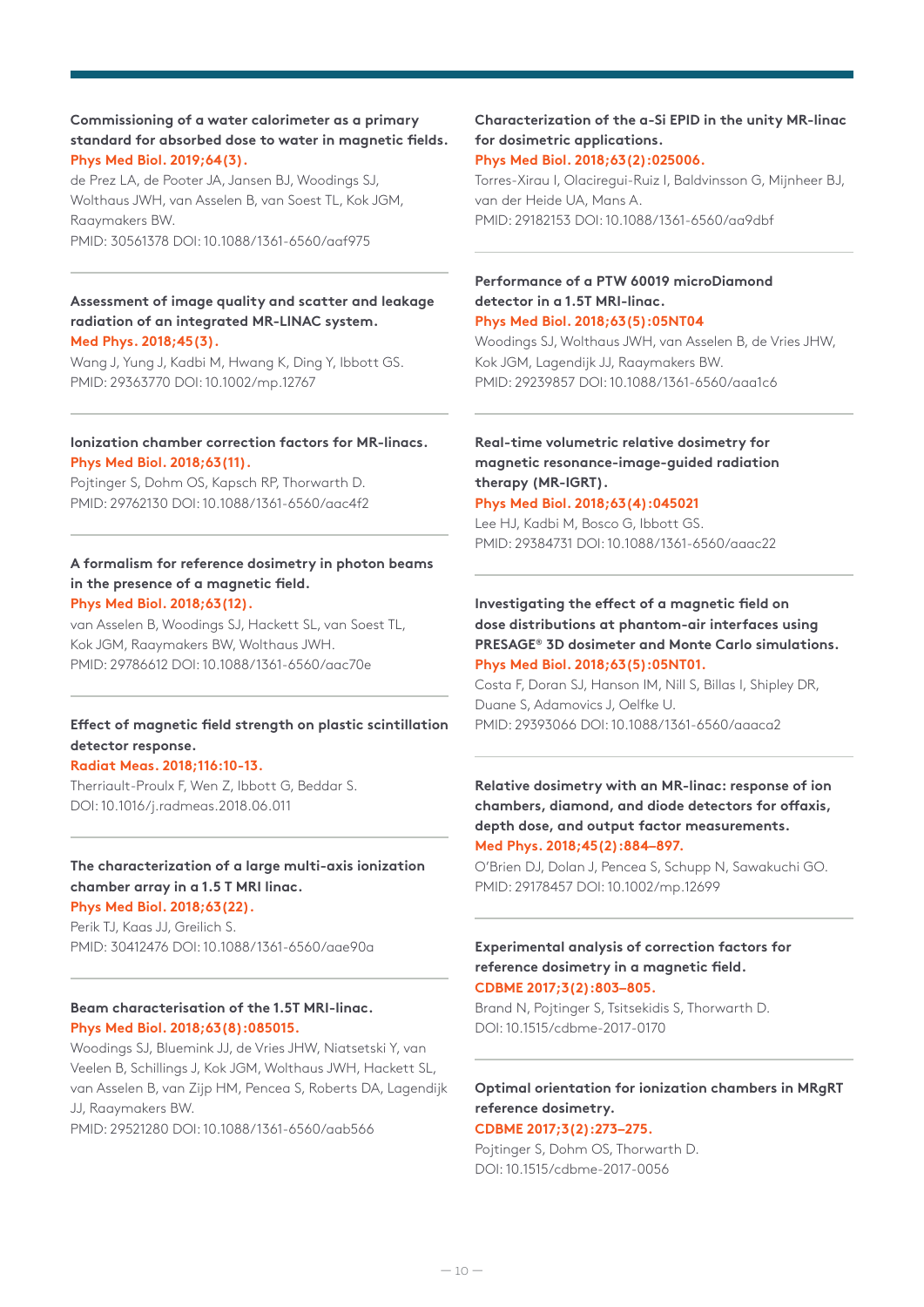**Development of a methodology to study the effect of magnetic field on dose distributions in an MRlinac, using PRESAGE® and Monte Carlo calculations. J Phys Conf Ser. 2017;847(1):012058.**

Costa F, Doran S, Nill S, Duane S, Shipley D, Billas I. DOI: 10.1088/1742-6596/755/1/011001

#### **Dosimetry in the presence of strong magnetic fields. J Phys Conf Ser. 2017;847(1):012055.**

O'Brien DJ, Schupp N, Pencea S, Dolan J, Sawakuchi GO. DOI: 10.1088/1742-6596/847/1/012055

**Using 3D dosimetry to quantify the electron return effect (ERE) for MR-image-guided radiation therapy (MR-IGRT) applications.**

#### **J Phys Conf Ser. 2017;847(1):012057.**

Lee HJ, Choi GW, Alqathami M, Kadbi M, Ibbott G. DOI: 10.1088/1742-6596/847/1/012057

## **Monte Carlo study of the chamber-phantom air gap effect in a magnetic field.**

**Med Phys. 2017;44(7):3830–3838.** O'Brien DJ, Sawakuchi GO.

PMID: 28432792 DOI: 10.1002/mp.12290

#### **The dosimetric impact of gadolinium-based contrast media in GBM brain patient plans for a MRI-linac. Phys Med Biol. 2017;62(16):N362–N374.**

Ahmad SB, Paudel MR, Sarfehnia A, Kim A, Pang G, Ruschin M, Sahgal A, Keller BM. PMID: 28635617 DOI: 10.1088/1361-6560/aa7acb

## **Investigation of magnetic field effects on the dose-response of 3D dosimeters for magnetic resonance—image guided radiation therapy applications.**

#### **Radiother Oncol. 2017;125(3):426–432.**

Lee HJ, Roed Y, Venkataraman S, Carroll M, Ibbott GS. PMID: 28964533 DOI: 10.1016/j.radonc.2017.08.027

#### **The impact of a 1.5T MRI linac fringe field on neighbouring linear accelerators. phiRO. 2017;4:12–16.**

Perik T, Kaas J, Wittkämper F. DOI: 10.1016/j.phro.2017.10.002

#### **Quantification of static magnetic field effects on radiotherapy ionization chambers. Phys Med Biol. 2017;62(5):1731–1743.**

Agnew J, O'Grady F, Young R, Duane S, Budgell GJ. PMID: 28072396 DOI: 10.1088/1361-6560/aa5876

## **Performance of a cylindrical diode array for use in a 1.5T MR-linac.**

#### **Phys Med Biol. 2016;61(3):N80–89.**

Houweling AC, de Vries JH, Wolthaus J, Woodings S, Kok JG, van Asselen B, Smit K, Bel A, Lagendijk JJ, Raaymakers BW. PMID: 26767389 DOI: 10.1088/0031-9155/61/3/N80

## **Consequences of air around an ionization chamber: Are existing solid phantoms suitable for reference dosimetry on an MR-linac?**

**Med Phys. 2016;43(7):3961.**

Hackett SL, van Asselen B, Wolthaus JW, Kok JG, Woodings SJ, Lagendijk JJ, Raaymakers BW. PMID: 27370114 DOI: 10.1118/1.4952727

## **Gel dosimetry enables volumetric evaluation of dose distributions from an MR-guided linac.**

**AIP Conference Proceedings 1747. 2016;040002.** Ibbott GS, Roed Y, Lee H, Alqathami M, Wang J, Pinsky L, Blencowe A. DOI: 10.1063/1.4954102

## **Reference dosimetry in magnetic fields: formalism and ionization chamber correction factors. Med Phys. 2016;43(8):4915.**

O'Brien DJ, Roberts DA, Ibbott GS, Sawakuchi GO. PMID: 27487908 DOI: 10.1118/1.4959785

## **Performance of a multi-axis ionization chamber array in a 1.5T magnetic field.**

**Phys Med Biol. 2014;59(7):1845–1855.**

Smit K, Kok JG, Lagendijk JJ, Raaymakers BW. PMID: 24625540 DOI: 10.1088/0031-9155/59/7/1845

## **Relative dosimetry in a 1.5T magnetic field: an MR-linac compatible prototype scanning water phantom.**

#### **Phys Med Biol. 2014;59(15):4099–4109.**

Smit K, Sjoholm J, Kok JG, Lagendijk JJ, Raaymakers BW. PMID: 24989159 DOI: 10.1088/0031-9155/59/15/4099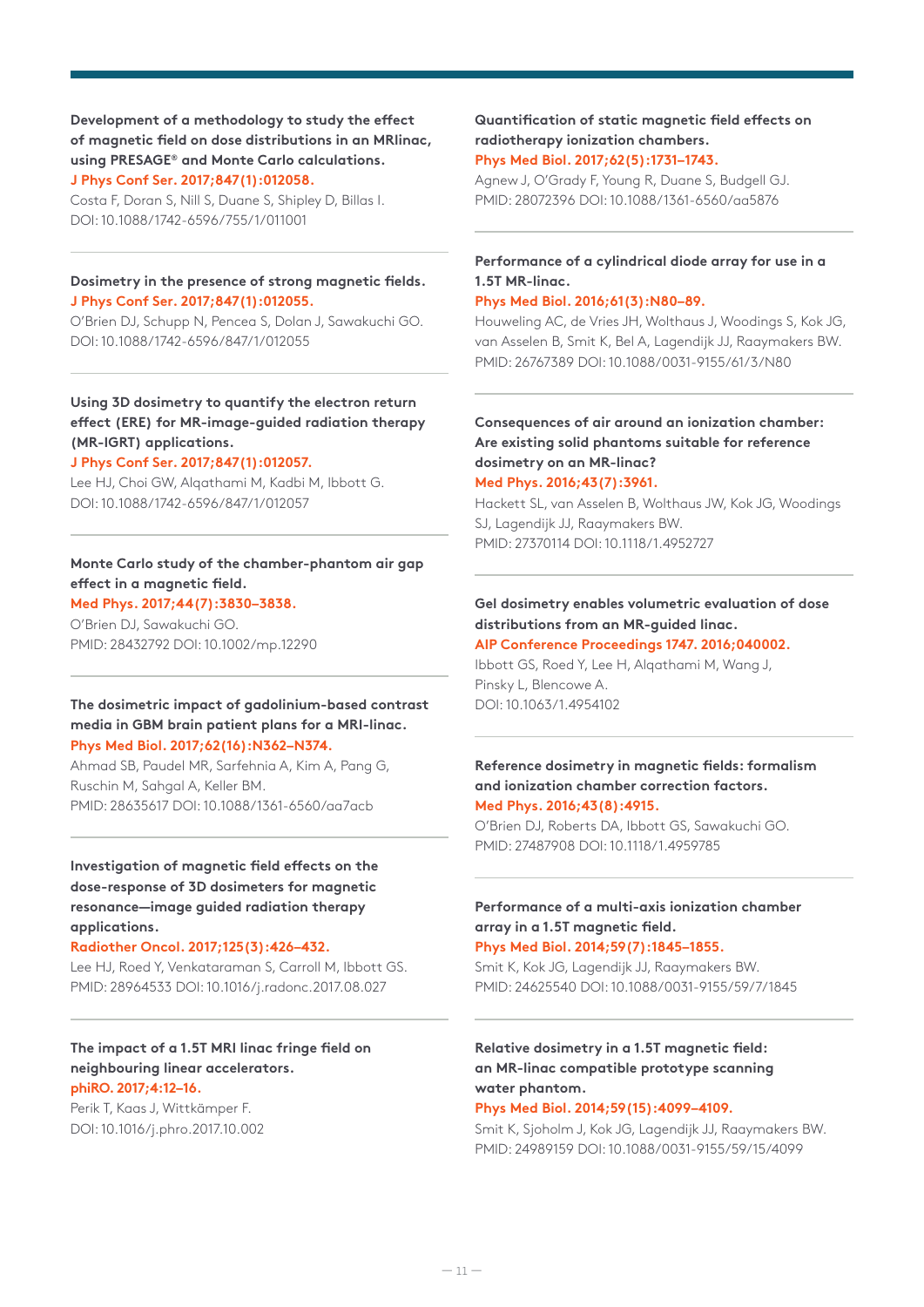#### **Absolute dosimetry for the MRI-linac: the magnetic field correction factor. Med Phys. 2012;39(6P)art31.**

Smit K, van Asselen B, Kok JGM, Lagendijk JJW, Raaymakers BW. DOI: 10.1118/1.4736359

## **TH-E-BRB-OP: Reference dosimetry for the MRI-linac: the magnetic field correction factor.**

**Med.Phys. 2012;39(6):4010–4011.** Smit K, van Asselen B, Kok JGM, Lagendijk JJ, Raaymakers BW. DOI: org/10.1118/1.4736359

## **Dosimetry for the MRI accelerator: the impact of a magnetic field on the response of a Farmer NE2571 ionization chamber.**

#### **Phys Med Biol. 2009;54(10):2993–3002.**

PMID: 19387100 DOI: 10.1088/0031-9155/54/10/002 Meijsing I, Raaymakers BW, Raaijmakers AJ, Kok JG, Hogeweg L, Liu B, Lagendijk JJ.

### **Installation of the 1.5 T MRI accelerator next to clinical accelerators: impact of the fringe field. Phys Med Biol. 2009;54(18):N409–415.**

Kok JG, Raaymakers BW, Lagendijk JJ, Overweg J, de Graaff CH, Brown KJ. PMID: 19687566 DOI: 10.1088/0031-9155/54/18/N02

#### **Simultaneous motion monitoring and truth-in-delivery analysis imaging framework for MR-guided radiotherapy. Phys Med Biol. 2018;63(23):235014.**

Mickevicius NJ, Chen X, Boyd Z, Lee HJ, Ibbott GS, Paulson ES. PMID: 30474614 DOI: 10.1088/1361-6560/aaec91

## **Investigation of TLD and EBT3 performance under the presence of 1.5T, 0.35T and 0T magnetic field strengths in MR/CT visible materials.**

#### **Med Phys. 201946(7):3217-3226.**

Steinmann A, O'Brien D, Stafford R, Sawakuchi G, Wen Z, Court L, Fuller C, Followill D. PMID: 30950071 DOI: 10.1002/mp.13527

#### **Direct measurement of ion chamber correction factors, k Q and k B, in a 7 MV MRI-linac. Phys Med Biol. 2019;64(10):105025.**

de Prez L, Woodings S, de Pooter J, van Asselen B, Wolthaus J, Jansen B, Raaymakers B. PMID: 30933939 DOI: 10.1088/1361-6560/ab1511

**A finite element method for the determination of the relative response of ionization chambers in MR-linacs: simulation and experimental validation up to 1.5 T. Phys Med Biol. 2019;64(13):135011.**

Pojtinger S, Kapsch RP, Dohm OS, Thorwarth D. PMID: 31181560 DOI: 10.1088/1361-6560/ab2837

#### **Measurement validation of treatment planning for a MR-Linac.**

#### **J Appl Clin Med Phys. 2019;20(7):28-38.**

Chen X, Paulson ES, Ahunbay E, Sanli A, Klawikowski S, Li XA. PMID: 31254376 DOI: 10.1002/acm2.12651

## **Dose calculation and electron return effect (34)**

**Assessing localised dosimetric effects due to unplanned gas cavities during pelvic MR-guided radiotherapy using Monte Carlo simulations.**

#### **Med Phys. 2019;46(12):5807-15.**

Shortall J, Vasquez Osorio E, Chuter R, McWilliam A, Choudhury A, Kirkby K, Mackay R, van Herk M. PMID: 31600837 DOI: 10.1002/mp.13857

## **Partial breast irradiation with the 1.5 T MR-Linac: First patient treatment and analysis of electron return and stream effects.**

## **Radiother Oncol. 2019;145:30-35.**

Nachbar M, Monnich D, Boeke S, Gani C, Weidner N, Heinrich V, Lo Russo M, Livi L, Winter J, Tsitsekidis S, Dohm O, Thorwarth D, Zips D, De-Colle C. PMID: 31874347 DOI: 10.1016/j.radonc.2019.11.025

## **Monte Carlo simulations of out-of-field skin dose due to spiralling contaminant electrons in a perpendicular magnetic field.**

#### **Med Phys. 2019;Jan 21.**

Malkov VN, Hackett SL, van Asselen B, Raaymakers BW, Wolthaus JWH. PMID: 30666678 DOI: 10.1002/mp.13392

#### **Assessing MR-Linac radiotherapy robustness for anatomical changes in head and neck cancer. Phys Med Biol. 2018;63(12):125020.**

Chuter RW, Pollitt A, Whitehurst P, Mackay RI, van Herk M, McWilliam A. PMID: 29790861 DOI: 10.1088/1361-6560/aac749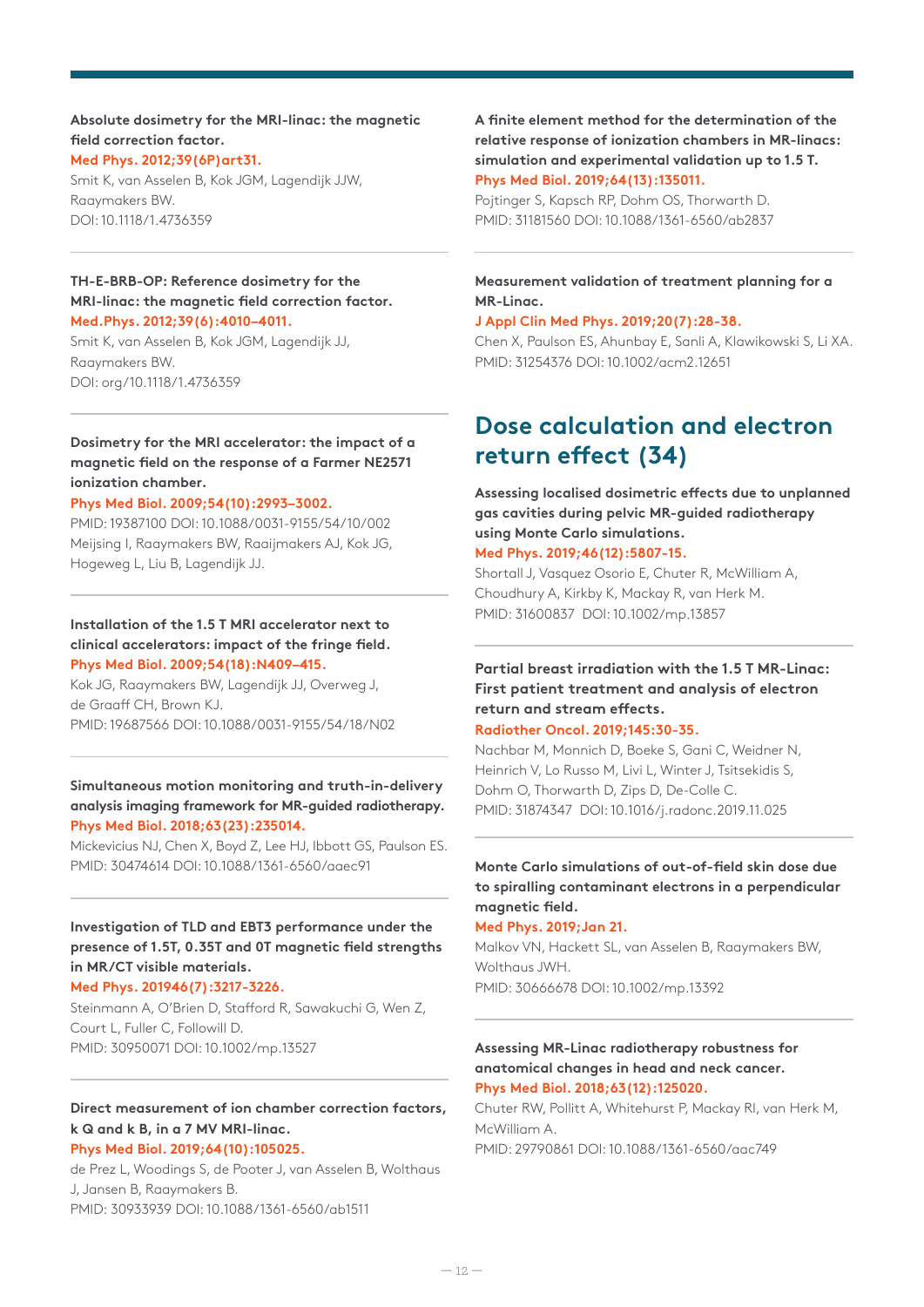**Measurement of Electron Return Effect and Skin Dose Reduction by a Bolus in an Anthropomorphic Physical Phantom under a Magnetic Resonance Guided Linear Accelerator (MR-LINAC) System.**

**IJMPCERO. 2018;07(03):339-346.**

Han EY, Wen Z, Lee HJ, Lee C. DOI: 10.4236/ijmpcero.2018.73028

## **Comparison of intensity modulated radiotherapy plan optimisation methods for a 1.5 T MR-Linac. J Appl Clin Med Phys. 2018;20(1):43-49.**

Chuter R, van Herk M, Akhiat H, Voet P, MacKay R, Choudhury A, McWilliam A. PMID: 30371972 DOI: 10.1002/acm2.12475

## **The radiobiological impact of motion tracking of liver, pancreas and kidney SBRT tumors in a MR-linac. Phys Med Biol. 2018;63(21):215022.**

Al-Ward S, Wronski M, Ahmad SB, Myrehaug S, Chu W, Sahgal A, Keller BM. PMID: 30375365 DOI: 10.1088/1361-6560/aae7fd

**A methodology to investigate the impact of image distortions on the radiation dose when using magnetic resonance images for planning. Phys Med Biol. 2018;63(8):085005.**

Yan Y, Yang J, Beddar S, Ibbott GS, Wen Z, Court LE, Hwang KP, Kadbi M, Krishnan S, Fuller C, Frank SJ, Yang JN, Balter PA, Kudchadker RJ, Wang J. PMID: 29528037 DOI: 10.1088/1361-6560/aab5c3

## **Spiraling contaminant electrons increase doses to surfaces outside the photon beam of an MRI-linac with a perpendicular magnetic field. Phys Med Biol. 2018;63(9):095001.**

Hackett SL, van Asselen B, Wolthaus JWH, Bluemink JJ, Ishakoglu K, Kok JGM, Lagendijk JJ, Raaymakers BW. PMID: 29595150 DOI: 10.1088/1361-6560/aaba8f

#### **Influence of a transverse magnetic field on the dose deposited by a 6 MV linear accelerator. CDBME 2017;3(2):281–285.**

Richter S, Pojtinger S, Mönnich D, Dohm OS. DOI: 10.1515/cdbme-2017-0058

**Treating locally advanced lung cancer with a 1.5T MR-linac—effects of the magnetic field and irradiation geometry on conventionally fractionated and isotoxic dose-escalated radiotherapy. Radiother Oncol. 2017;125(2):280–285.**

Bainbridge HE, Menten MJ, Fast MF, Nill S, Oelfke U, McDonald F. PMID: 28987747 DOI: 10.1016/j.radonc.2017.09.009

## **Magnetic field dose effects on different radiation beam geometries for hypofractionated partial breast irradiation.**

#### **J Appl Clin Med Phys. 2017;18(6):62–70.**

Kim A, Lim-Reinders S, McCann C, Ahmad SB, Sahgal A, Lee J, Keller BM. PMID: 28901729 DOI: 10.1002/acm2.12182

**Dosimetric feasibility of the hybrid magnetic resonance imaging (MRI)-linac system (MRL) for brain metastases: the impact of the magnetic field. Radiother Oncol. 2017;125(2):273–279.**

Tseng CL, Eppinga W, Seravalli E, Hackett S, Brand E, Ruschin M, Lee YK, Atenafu EG, Sahgal A. PMID: 29079310 DOI: 10.1016/j.radonc.2017.09.036

## **Evaluation of a commercial MRI linac based Monte Carlo dose calculation algorithm with GEANT4. Med Phys. 2016;43(2):894–907.**

Ahmad SB, Sarfehnia A, Paudel MR, Kim A, Hissoiny S, Sahgal A, Keller B. PMID: 26843250 DOI: 10.1118/1.4939808

## **Minimizing the magnetic field effect in MR-linac specific QA-tests: the use of electron dense materials. Phys Med Biol. 2016;61(3):N50–59.**

van Zijp HM, van Asselen B, Wolthaus JW, Kok JM, de Vries JH, Ishakoglu K, Beld E, Lagendijk JJ, Raaymakers BW. PMID: 26758570 DOI: 10.1088/0031-9155/61/3/N50

## **Lung stereotactic body radiotherapy with an MR-linac quantifying the impact of the magneticfield and real-time tumor tracking.**

**Radiother Oncol. 2016;119(3):461–466.**

Menten MJ, Fast MF, Nill S, Kamerling CP, McDonald F, Oelfke U. PMID: 27165615 DOI: 10.1016/j.radonc.2016.04.019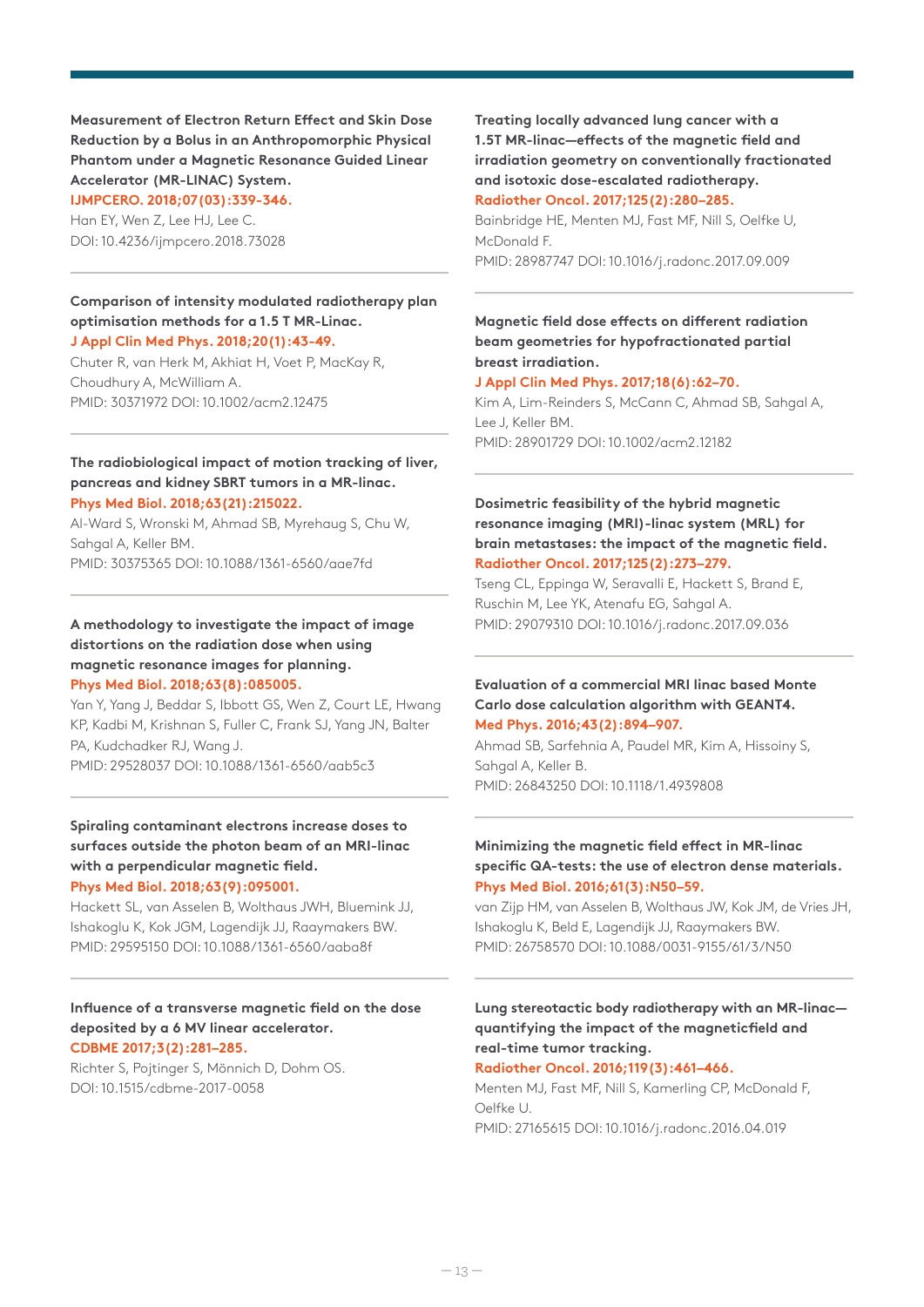**Backscatter dose effects for high atomic number materials being irradiated in the presence of a magnetic field: a Monte Carlo study for the MRI linac. Med Phys. 2016;43(8):4665.**

Ahmad SB, Sarfehnia A, Kim A, Wronski M, Sahgal A, Keller BM. PMID: 27487883 DOI: 10.1118/1.4955175

## **Technical note: dose effects of 1.5T transverse magnetic field on tissue interfaces in MRI-guided radiotherapy.**

#### **Med Phys. 2016;43(8):4797.**

Chen X, Prior P, Chen GP, Schultz CJ, Li XA. PMID: 27487897 DOI: 10.1118/1.4959534

## **Experimental evaluation of a GPU-based Monte Carlo dose calculation algorithm in the Monaco treatment planning system.**

### **J Appl Clin Med Phys. 2016;17(6):230–241.**

Paudel MR, Kim A, Sarfehnia A, Ahmad SB, Beachey DJ, Sahgal A, Keller BM. PMID: 27929496 DOI: 10.1120/jacmp.v17i6.6455

**Compensating for the impact of non-stationary spherical air cavities on IMRT dose delivery in transverse magnetic fields.**

**Phys Med Biol. 2015;60(2):755–768.** Bol GH, Lagendijk JJ, Raaymakers BW.

PMID: 25559321 DOI: 10.1088/0031-9155/60/2/755

#### **Technical note: a Monte Carlo study of magnetic-fieldinduced radiation dose effects in mice. Med Phys. 2015;42(9):5510–5516.**

Rubinstein AE, Liao Z, Melancon AD, Guindani M, Followill DS, Tailor RC, Hazle JD, Court LE. PMID: 26328998 DOI: 10.1118/1.4928600

## **A 1.5T transverse magnetic field in radiotherapy of rectal cancer: impact on the dose distribution. Med Phys. 2015;42(12):7182–7189.**

Uilkema S, van der Heide U, Sonke JJ, Moreau M, van Triest B, Nijkamp J. PMID: 26632072 DOI: 10.1118/1.4936097

## **Investigating magnetic field dose effects in small animals: a Monte Carlo study.**

## **Int J Cancer Ther Oncol. 2014;2(2):020233.**

Rubinstein AE, Guindani M, Hazle JD, Court LE. DOI: 10.14319/ijcto.0202.33

**The feasibility of utilizing pseudo CT-data for online MRI based treatment plan adaptation for a stereotactic radiotherapy treatment of spinal bone metastases. Phys Med Biol. 2014;59(23):7383–7391.**

Hoogcarspel SJ, Van der Velden JM, Lagendijk JJ, van Vulpen M, Raaymakers BW. PMID: 25386792 DOI: 10.1088/0031-9155/59/23/7383

#### **MR-guided breast radiotherapy: feasibility and magnetic-field impact on skin dose. Phys Med Biol. 2013;58(17):5917–5930.**

van Heijst TC, den Hartogh MD, Lagendijk JJ, van den Bongard HJ, van Asselen B. PMID: 23920343 DOI: 10.1088/0031-9155/58/17/5917

## **Fast online Monte Carlo-based IMRT planning for the MRI linear accelerator.**

#### **Phys Med Biol. 2012;57(5):1375–1385.**

Bol GH, Hissoiny S, Lagendijk JJ, Raaymakers BW. PMID: 22349450 DOI: 10.1088/0031-9155/57/5/1375

## **Fast dose calculation in magnetic fields with GPUMCD. Phys Med Biol. 2011;56(16):5119–5129.**

Hissoiny S, Raaijmakers AJ, Ozell B, Despres P, Raaymakers BW. PMID: 21775790 DOI: 10.1088/0031-9155/56/16/003

## **Magnetic-field-induced dose effects in MR-guided radiotherapy systems: dependence on the magnetic field strength.**

#### **Phys Med Biol. 2008;53(4):909–923.**

Raaijmakers AJ, Raaymakers BW, Lagendijk JJ. PMID: 18263948 DOI: 10.1088/0031-9155/53/4/006

## **Integrating a MRI scanner with a 6 MV radiotherapy accelerator: impact of the surface orientation on the entrance and exit dose due to the transverse magnetic field.**

#### **Phys Med Biol. 2007;52(4):929–939.**

Raaijmakers AJ, Raaymakers BW, van der Meer S, Lagendijk JJ. PMID: 17264362 DOI: 10.1088/0031-9155/52/4/005

## **Experimental verification of magnetic field dose effects for the MRI-accelerator.**

**Phys Med Biol. 2007;52(14):4283–4291.**

Raaijmakers AJ, Raaymakers BW, Lagendijk JJ. PMID: 17664608 DOI: 10.1088/0031-9155/52/14/017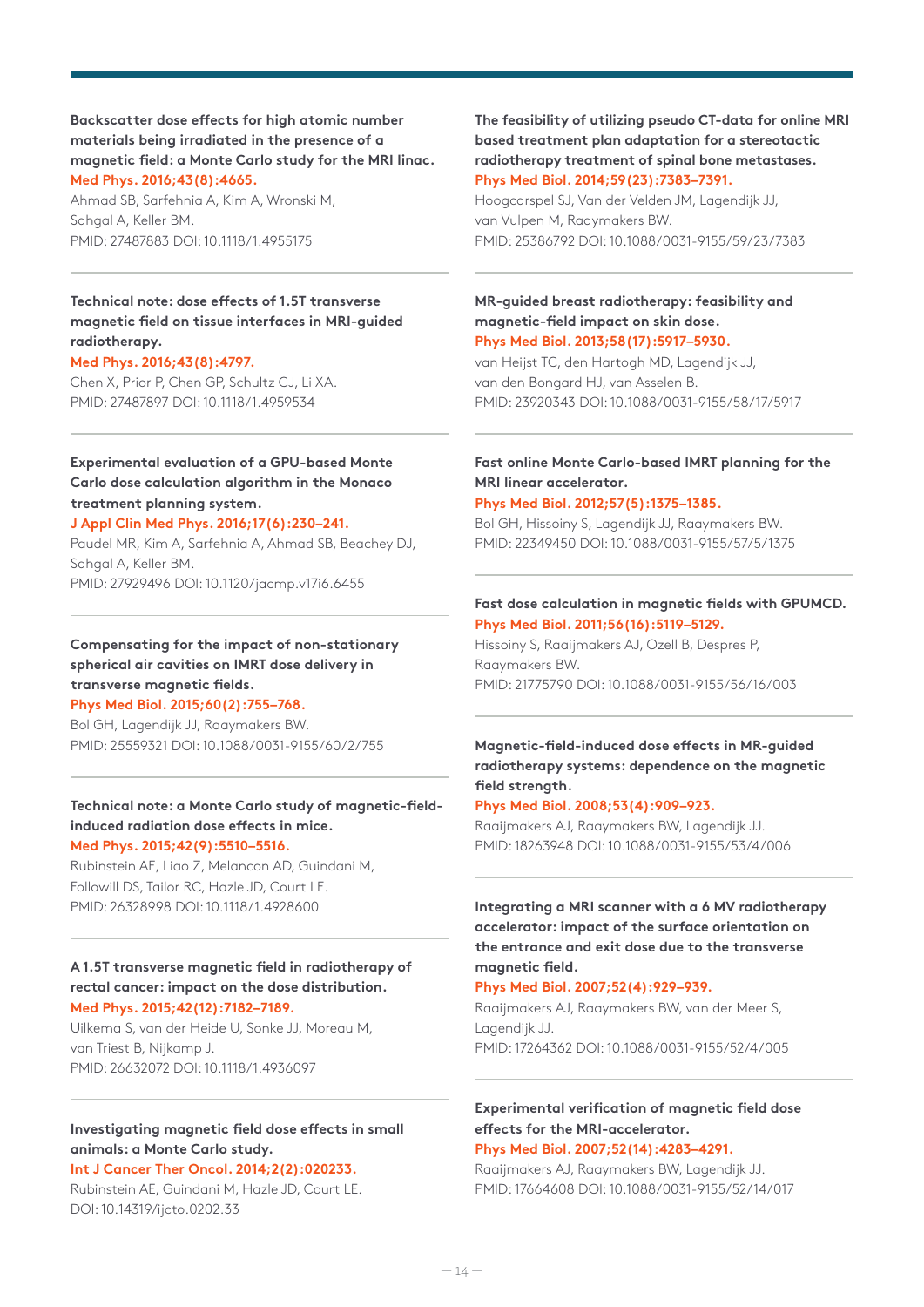**Dose optimization for the MRI-accelerator: IMRT in the presence of a magnetic field. Phys Med Biol. 2007;52(23):7045–7054.**

Raaijmakers AJ, Hardemark B, Raaymakers BW, Raaijmakers CP, Lagendijk JJ. PMID: 18029992 DOI: 10.1088/0031-9155/52/23/018

## **Integrating a MRI scanner with a 6 MV radiotherapy accelerator: dose increase at tissue-air interfaces in a lateral magnetic field due to returning electrons. Phys Med Biol. 2005;50(7):1363–1376.**

Raaijmakers AJ, Raaymakers BW, Lagendijk JJ. PMID: 15798329 DOI: 10.1088/0031-9155/50/7/002

## **Integrating a MRI scanner with a 6 MV radiotherapy accelerator: dose deposition in a transverse magnetic field.**

#### **Phys Med Biol. 2004;49(17):4109–4118.**

Raaymakers BW, Raaijmakers AJ, Kotte AN, Jette D, Lagendijk JJ. PMID: 15470926 DOI: 10.1088/0031-9155/52/4/005

**Monte Carlo simulations of out-of-field surface doses due to the electron streaming effect in orthogonal magnetic fields.**

#### **Phys Med Biol. 2019;64(11):115029.**

Malkov VN, Hackett SL, Wolthaus JWH, Raaymakers BW, van Asselen B. PMID: 30808017 DOI: 10.1088/1361-6560/ab0aa0

## **Planning, adaptation, and virtual couch shift (34)**

#### **Indications of online adaptive replanning based on organ deformation.**

**Pract Radiat Oncol. 2019 Aug 22. [Epub ahead of print]**  Lim SN, Ahunbay EE, Nasief H, Zheng C, Lawton C, Li XA. PMID: 31446149 DOI: 10.1016/j.prro.2019.08.007

#### **Investigating the impact of patient arm position in an MR-linac on liver SBRT treatment plans. Med Phys. 2019;46(11):5144–51.**

Van den Wollenberg W, de Ruiter P, Nowee ME, Jansen EPM, Jan-Jakob S, Fast MF. PMID: 31529694 DOI: 10.1002/mp.13826

## **A preferred patient decubitus positioning for MRI-guided online adaptive radiation therapy of pancreatic cancer.**

**Int J Radiat Oncol. 2019;105(1, Suppl): S240.** 

Chen Y, Chen X, Hall W, Prior P, Zhang Y. PMID: 10000000003 DOI: 10.1016/j.ijrobp.2019.06.350

## **Fast contour propagation for MR-guided prostate radiotherapy using convolutional neural networks. Med Phys. 2019 Dec 26. [Epub ahead of print]**

Eppenhof KAJ, Maspero M, Savenije MHF, de Boer JCJ, van der Voort van Zyp JRN, Raaymakers BW, Raaijmakers AJE, Veta M, van den Berg CAT, Pluim JPW. PMID: 31876300 DOI: 10.1002/mp.13994

## **Accuracy of automatic deformable structure propagation for high-field MRI guided prostate radiotherapy.**

#### **Radiat Oncol. 2020;15(1):32.**

Christiansen RL, Dysager L, Bertelsen AS, Hansen O, Brink C, Bernchou U.

PMID: 32033574 DOI: 10.1186/s13014-020-1482-y

## **DeepDose: towards a fast dose calculation engine for radiation therapy using deep learning.**

## **Phys Med Biol. 2020 Feb 13. [Epub ahead of print]**

Kontaxis C, Bol GH, Lagendijk JJW, Raaymakers BW. PMID: 32053803 DOI: 10.1088/1361-6560/ab7630

#### **Laser-free pelvic alignment in an online adaptive radiotherapy environment. tipsRO. 2020;13:21–23.**

Barnes H, Mohajer J, Dunlop A, Smith GA. PMID: 10000000000 DOI: 10.1016/j.tipsro.2020.01.0012

## **Intrafraction motion management of renal cell carcinoma with MRI-guided SBRT.**

## **Pract Radiat Oncol. 2019;9(1):e55-61.**

Prins FM, Stemkens B, Kerkmeijer LGW, Barendrecht MM, de Boer JCJ, Vonken EPA, Lagendijk JJW, Tijssen RHN. PMID: 30261329 DOI: 10.1016/j.prro.2018.09.002

## **A technique to rapidly generate synthetic CT for MRI-guided online adaptive re-planning: an exploratory study.**

#### **Int J Radiat Oncol Biol Phys. 2019;103(5):1261-1270.**

Ahunbay EE, Thapa R, Chen X, Paulson E, Li XA. PMID: 30550817 DOI: 10.1016/j.ijrobp.2018.12.008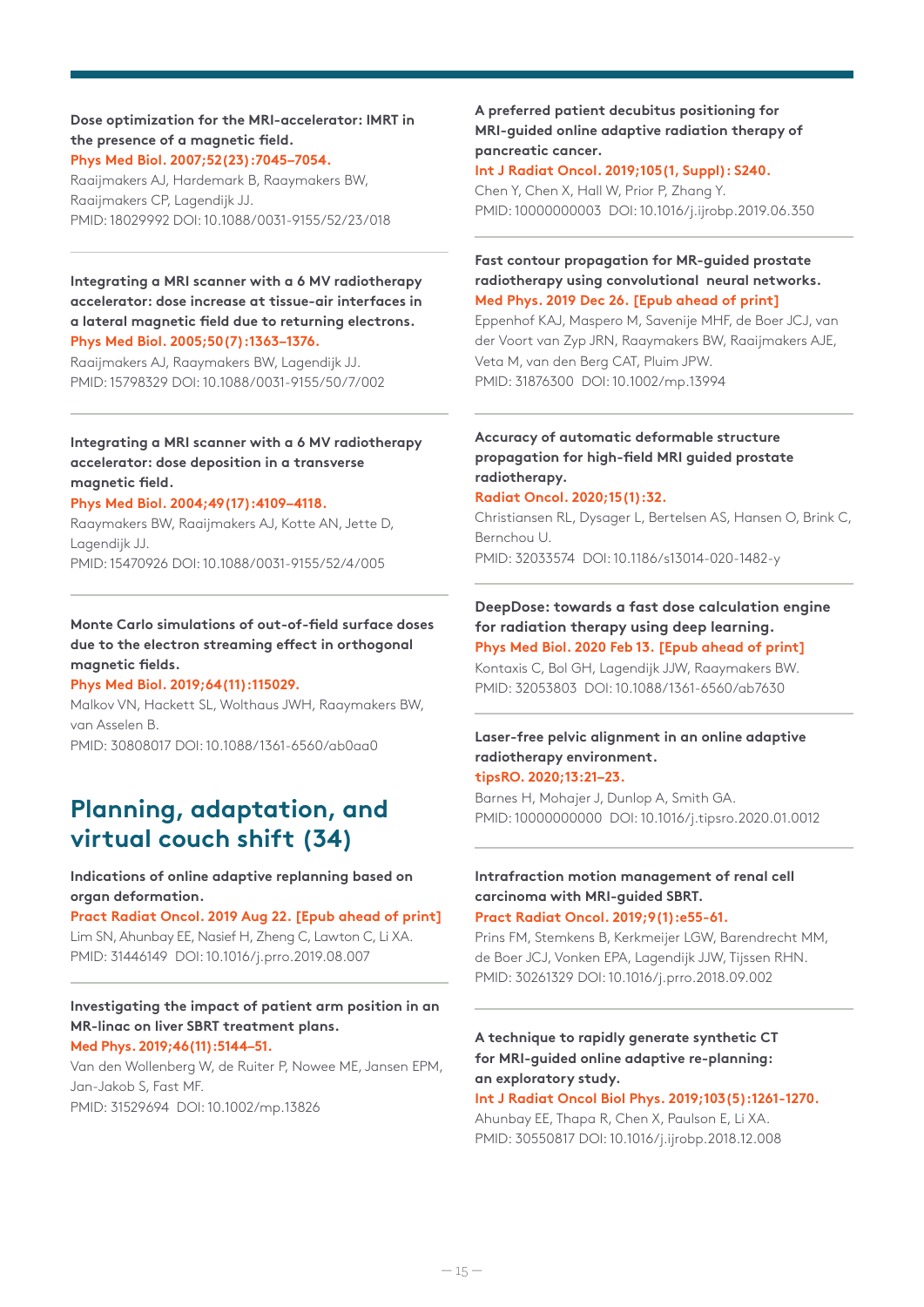## **Prospective in silico study of the feasibility and dosimetric advantages of MRI-guided dose adaptation for human papillomavirus positive oropharyngeal cancer patients compared with standard IMRT. ctRO. 2018; 11:11-18.**

Mohamed ASR, Bahig H, Aristophanous M, Blanchard P, Kamal M, Ding Y, Cardenas CE, Brock KK, Lai, SY, Hutcheson KA, Phan J, Wang J, Ibbott G, Gabr RE, Narayana PA, Garden AS, Rosenthal DI, Gunn GB, Fuller, CD. DOI: 10.1016/j.ctro.2018.04.005

## **Geometric and dosimetric evaluations of atlas-based segmentation methods of MR images in the head and neck region.**

#### **Phys Med Biol. 2018;63(14).**

Kieselmann JP, Kamerling CP, Burgos N, Menten MJ, Fuller CD, Nill S, Cardoso MJ, Oelfke U. PMID: 29882749 DOI: 10.1088/1361-6560/aacb65

## **Technical Note: Acceleration of Online Adaptive Replanning with Automation and Parallel Operations. Med Phys. 2018;45(10).**

Zhang J, Ahunbay E, Li XA. PMID: 30053325 DOI: 10.1002/mp.13106

## **Evaluation of online plan adaptation strategies for the 1.5T MR-linac based on "first-in-man" treatments.**

#### **Cureus. 2018;10(4):e2431.**

Winkel D, Bol GH, Kiekebosch IH, van Asselen B, Kroon PS, Jürgenliemk-Schulz IM, Raaymakers BW. DOI: 10.7759/cureus.2431

## **Dosimetric impact of using a virtual couch shift for online correction of setup errors for brain patients on an integrated high-field magnetic resonance imaging linear accelerator.**

## **Int J Radiat Oncol Biol Phys. 2017;98(3):699–708.** Ruschin M, Sahgal A, Tseng CL, Sonier M, Keller B, Lee Y. PMID: 28581412 DOI: 10.1016/j.ijrobp.2017.03.004

## **Towards fast online intrafraction replanning for free-breathing stereotactic body radiation therapy with the MR-linac.**

#### **Phys Med Biol. 2017;62(18):7233–7248.**

Kontaxis C, Bol GH, Stemkens B, Glitzner M, Prins FM, Kerkmeijer LGW, Lagendijk JJ, Raaymakers BW. PMID: 28749375 DOI: 10.1088/1361-6560/aa82ae

## **Technical note: investigating the impact of field size on patient selection for the 1.5T MR-Linac. Med Phys. 2017;44(11):5667–5671.**

Chuter RW, Whitehurst P, Choudhury A, van Herk M, McWilliam A. PMID: 28869651 DOI: 10.1002/mp.12557

## **Fast online replanning for interfraction rotation correction in prostate radiotherapy.**

**Med Phys. 2017;44(10):5034–5042.** Kontaxis C, Bol GH, Kerkmeijer LGW, Lagendijk JJ, Raaymakers BW. PMID: 28703497 DOI: 10.1002/mp.12467

## **The potential of MRI-guided online adaptive re-optimisation in radiotherapy of urinary bladder cancer.**

#### **Radiother Oncol. 2016;118(1):154–159.**

Vestergaard A, Hafeez S, Muren LP, Nill S, Hoyer M, Hansen VN, Gronborg C, Pedersen EM, Petersen JB, Huddart R, Oelfke U. PMID: 26631646 DOI: 10.1016/j.radonc.2015.11.003

## **Evolution of motion uncertainty in rectal cancer: implications for adaptive radiotherapy. Phys Med Biol. 2016;61(1):1–11.**

Kleijnen JP, van Asselen B, Burbach JP, Intven M, Philippens ME, Reerink O, Lagendijk JJ, Raaymakers BW. PMID: 26605518 DOI: 10.1088/0031-9155/61/1/1

## **MRI-based IMRT planning for MR-linac: comparison between CT- and MRI-based plans for pancreatic and prostate cancers.**

#### **Phys Med Biol. 2016;61(10):3819–3842.**

Prior P, Chen X, Botros M, Paulson ES, Lawton C, Erickson B, Li XA. PMID: 27089554 DOI: 10.1088/0031-9155/61/10/3819

### **Physically constrained voxel-based penalty adaptation for ultra-fast IMRT planning. J Appl Clin Med Phys. 2016;17(4):172–189.**

Wahl N, Bangert M, Kamerling CP, Ziegenhein P, Bol GH, Raaymakers BW, Oelfke U. PMID: 27455484 DOI: 10.1120/jacmp.v17i4.6117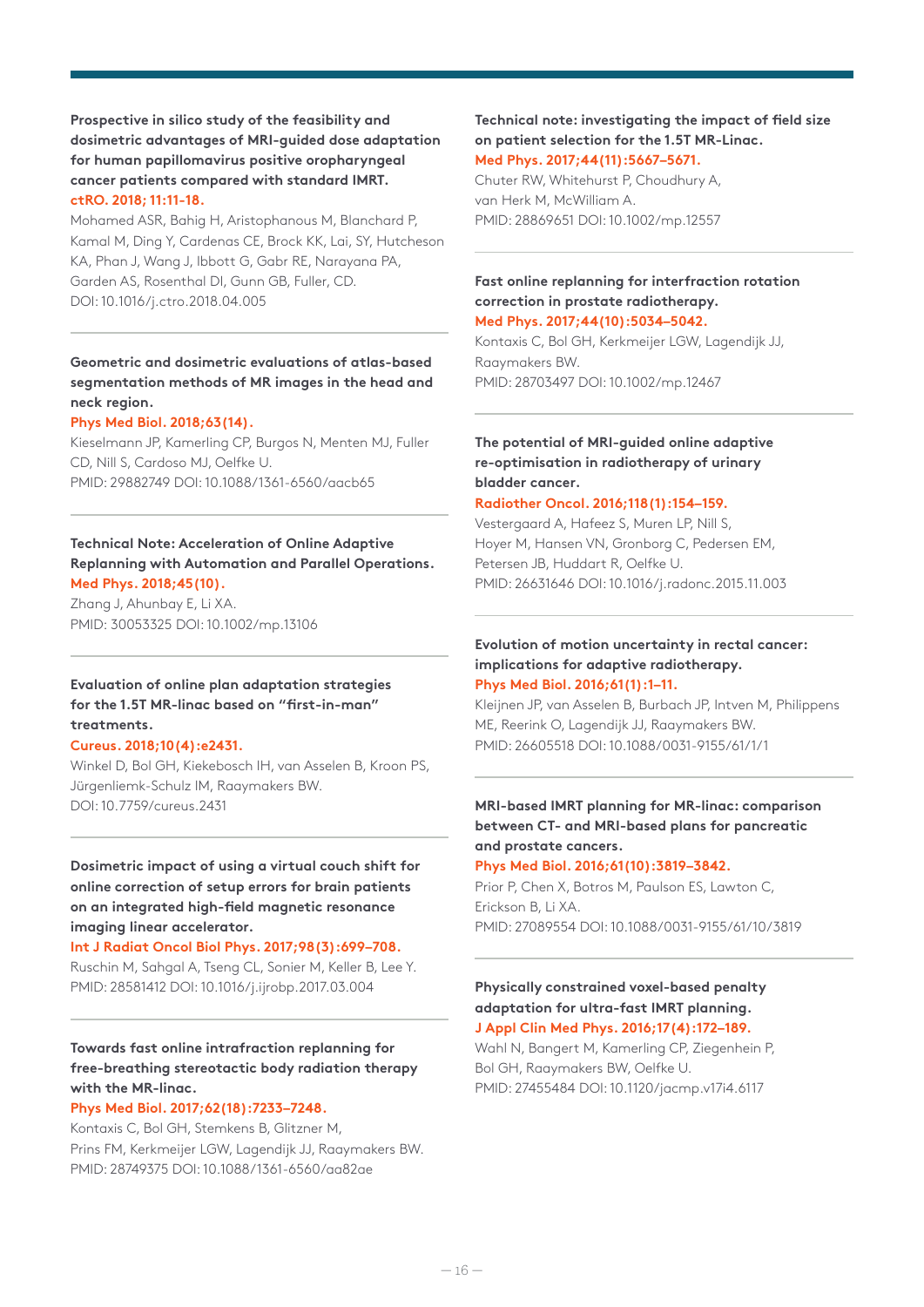**An online replanning method using warm start optimization and aperture morphing for flattening-filter-free beams. Med Phys. 2016;43(8):4575.**

Ahunbay EE, Ates O, Li XA. PMID: 27487874 DOI: 10.1118/1.4955439

#### **An MRI-based mid-ventilation approach for radiotherapy of the liver.**

#### **Radiother Oncol. 2016;121(2):276–280.**

van de Lindt TN, Schubert G, van der Heide UA, Sonke JJ. PMID: 27825795 DOI: 10.1016/j.radonc.2016.10.020

## **Development and clinical introduction of automated radiotherapy treatment planning for prostate cancer.**

#### **Phys Med Biol. 2016;61(24):8587–8595.**

Winkel D, Bol GH, van Asselen B, Hes J, Scholten V, Kerkmeijer LG, Raaymakers BW. PMID: 27880737 DOI: 10.1088/1361-6560/61/24/8587

#### **Towards adaptive IMRT sequencing for the MR-linac. Phys Med Biol. 2015;60(6):2493–2509.**

Kontaxis C, Bol GH, Lagendijk JJ, Raaymakers BW. PMID: 25749856 DOI: 10.1088/0031-9155/60/6/2493

## **A new methodology for inter- and intrafraction plan adaptation for the MR-linac. Phys Med Biol. 2015;60(19):7485–7497.**

Kontaxis C, Bol GH, Lagendijk JJ, Raaymakers BW. PMID: 26371425 DOI: 10.1088/0031-9155/60/19/7485

## **On-line MR imaging for dose validation of abdominal radiotherapy.**

## **Phys Med Biol. 2015;60(22):8869–8883.**

Glitzner M, Crijns SP, de Senneville BD, Kontaxis C, Prins FM, Lagendijk JJ, Raaymakers BW. PMID: 26531846 DOI: 10.1088/0031-9155/60/22/8869

## **Virtual couch shift (VCS): accounting for patient translation and rotation by online IMRT re-optimization.**

#### **Phys Med Biol. 2013;58(9):2989–3000.**

Bol GH, Lagendijk JJ, Raaymakers BW. PMID: 23588253 DOI: 10.1088/0031-9155/58/9/2989

## **Dosimetric feasibility of MRI-guided external beam radiotherapy of the kidney. Phys Med Biol. 2013;58(14):4933–4941.**

Stam MK, van Vulpen M, Barendrecht MM, Zonnenberg BA, Crijns SP, Lagendijk JJ, Raaymakers BW. PMID: 23798643 DOI: 10.1088/0031-9155/58/14/4933

#### **Online MRI guidance for healthy tissue sparing in patients with cervical cancer: an IMRT planning study. Radiother Oncol. 2008;88(2):241–249.**

Kerkhof EM, Raaymakers BW, van der Heide UA, van de Bunt L, Jurgenliemk-Schulz IM, Lagendijk JJ. PMID: 18490068 DOI: 10.1016/j.radonc.2008.04.009

#### **Comparison of prostate delineation on multimodality imaging for MR-guided radiotherapy. Br J Radiol. 2019;92(1096):20180948.**

Pathmanathan AU, McNair HA, Schmidt MA, Brand DH, Delacroix L, Eccles CL, Gordon A, Herbert T, van As NJ, Huddart RA, Tree AC. PMID: 30676772 DOI: 10.1259/bjr.20180948

## **Adaptive radiotherapy: The Elekta Unity MR-linac concept.**

#### **Clin Transl Radiat Oncol. 2019;18:54-59.**

Winkel D, Bol GH, Kroon PS, van Asselen B, Hackett SS, Werensteijn-Honingh AM, Intven MPW, Eppinga WSC, Tijssen RHN, Kerkmeijer LGW, de Boer HCJ, Mook S, Meijer GJ, Hes J, Willemsen-Bosman M, de Groot-van Breugel EN, Jurgenliemk-Schulz IM, Raaymakers BW. DOI: 10.1016/j.ctro.2019.04.001

## **Prospective quantitative quality assurance and deformation estimation of MRI-CT image registration in simulation of head and neck radiotherapy patients. Clin Transl Radiat Oncol. 2019;18:120-127.**

Kiser K, Meheissen MAM, Mohamed ASR, Kamal M, Ng SP, Elhalawani H, Jethanandani A, He R, Ding Y, Rostom Y, Hegazy N, Bahig H, Garden A, Lai S, Phan J, Gunn GB, Rosenthal D, Frank S, Brock KK, Wang J, Fuller CD. DOI: 10.1016/j.ctro.2019.04.018

## **Dosimetric evaluation of synthetic CT for head and neck radiotherapy generated by a patch-based 3D convolutional neural network.**

#### **Med Phys. 2019;0(0):1-10.**

Dinkla AM, Florkow MC, Maspero M, Savenije MHF, Zijlstra F, Doornaert PAH, van Stralen M, Philippens MEP, van den Berg CAT, Seevinck PR.

PMID: 31206701 DOI: 10.1002/mp.13663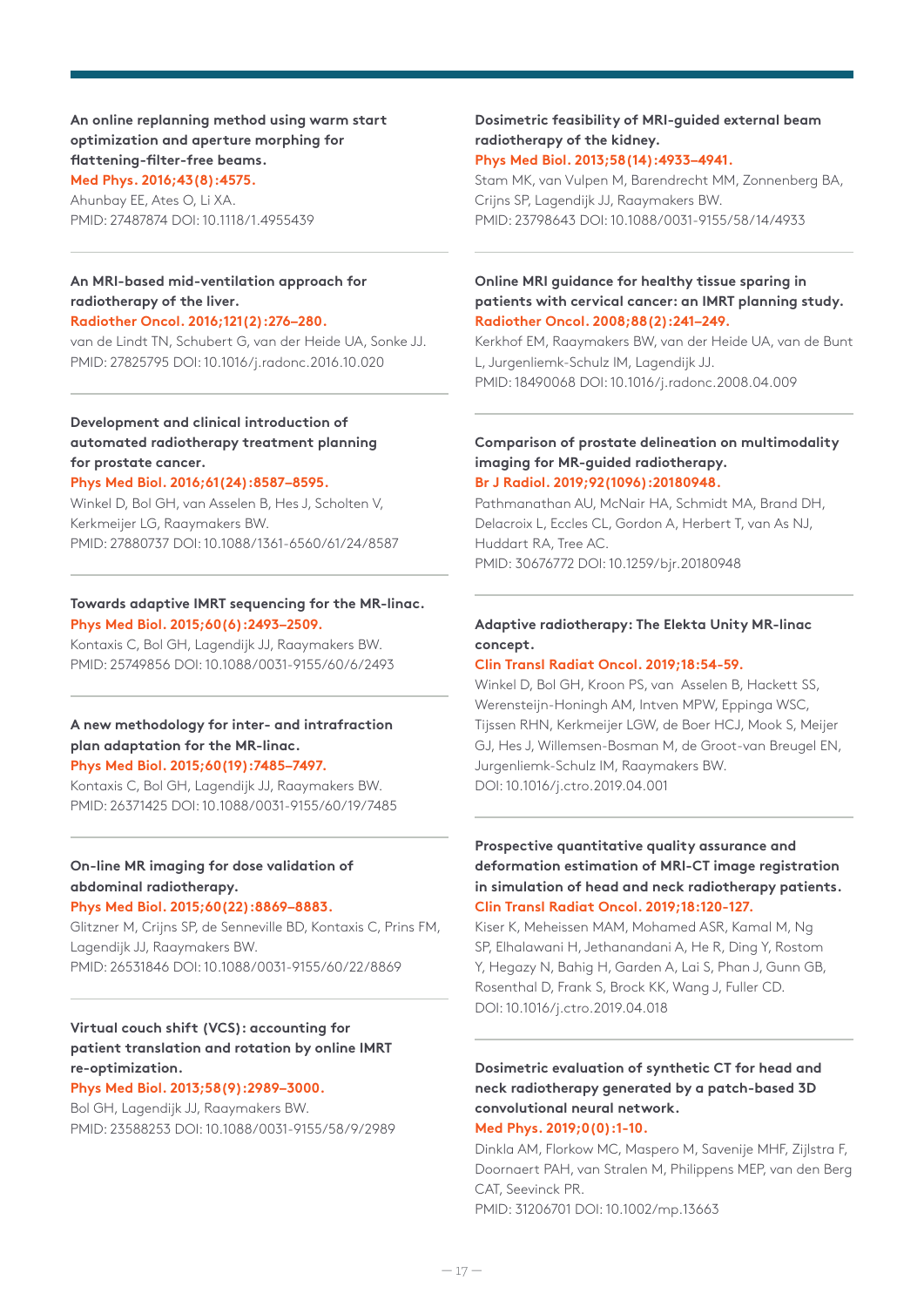## **Quality assurance (11)**

**Development and validation of a 1.5 T MR-Linac full accelerator head and cryostat model for Monte Carlo dose simulations.**

#### **Med Phys. 2020;46(11):5304-13.**

Friedel M, Nachbar M, Monnich D, Dohm O, Thorwarth D. PMID: 31532829 DOI: 10.1002/mp.13829

**A daily end-to-end quality assurance workflow for MR-guided online adaptive radiation therapy on MR-Linac.**

#### **J Appl Clin Med Phys. 2020;21(1):205–12.**

Chen X, Ahunbay E, Paulson ES, Chen G, Li XA. PMID: 31799753 DOI: 10.1002/acm2.12786

## **MRIgRT head and neck anthropomorphic QA phantom: design, development, reproducibility and feasibility study. Med Phys. 2020;47(2):604-13.**

Steinmann A, Alvarez P, Lee H, Court L, Stafford R, Sawakuchi G, Wen Z, Fuller C, Followill D. PMID: 31808949 DOI: 10.1002/mp.13951

**Automatic reconstruction of the delivered dose of the day using MR-linac treatment log files and online MR imaging.**

#### **Radiother Oncol. 2020;145:88–94.**

Menten MJ, Mohajer JK, Nilawar R, Bertholet J, Dunlop A, Pathmanathan AU, Moreau M, Marshall S, Wetscherek A, Nill S, Tree AC, Oelfke U.

PMID: 31931291 DOI: 10.1016/j.radonc.2019.12.010

#### **Developing and characterizing MR/CT-visible materials used in QA phantoms for MRgRT systems. Med Phys. 2018;45(2):773–782.**

Steinmann A, Stafford RJ, Sawakuchi G, Wen Z, Court L, Fuller CD, Followill D. PMID: 29178486 DOI: 10.1002/mp.12700

#### **Characterization of a prototype MR-compatible Delta4 QA-system in a 1.5 tesla MR-linac. Phys Med Biol. 2018;63(2):02NT02.**

de Vries JHW, Seravalli E, Houweling AC, Woodings SJ, van Rooij R, Wolthaus JWH, Lagendijk JJ, Raaymakers BW. PMID: 29176067 DOI: 10.1088/1361-6560/aa9d26

## **A back-projection algorithm in the presence of an extra attenuating medium: towards EPID dosimetry for the MR-Linac.**

#### **Phys Med Biol. 2017;62(15):6322–6340.**

Torres-Xirau I, Olaciregui-Ruiz I, Rozendaal RA, Gonzalez P, Mijnheer BJ, Sonke JJ, van der Heide UA, Mans A. PMID: 28714454 DOI: 10.1088/1361-6560/aa779e

## **The potential of polymer gel dosimeters for 3D MRIGRT quality assurance.**

#### **J Phys Conf Ser. 2017;847(1):012059.**

Roed Y, Ding Y, Wen Z, Wang J, Pinsky L, Ibbott G. DOI: 10.1088/1742-6596/847/1/012059

**Technical note: development and performance of a software tool for quality assurance of online replanning with a conventional linac or MR-linac. Med Phys. 2016;43(4):1713.**

Chen GP, Ahunbay E, Li XA. PMID: 27036569 DOI: 10.1118/1.4943795

## **An automated workflow for patient-specific quality control of contour propagation.**

**Phys Med Biol. 2016;61(24):8577–8586.**

Beasley WJ, McWilliam A, Slevin NJ, Mackay RI, van Herk M. PMID: 27880733 DOI: 10.1088/1361-6560/61/24/8577

#### **Integrated megavoltage portal imaging with a 1.5T MRI linac.**

#### **Phys Med Biol. 2011;56(19):N207–214.**

Raaymakers BW, de Boer JC, Knox C, Crijns SP, Smit K, Stam MK, van den Bosch MR, Kok JG, Lagendijk JJ. PMID: 21934191 DOI: 10.1088/0031-9155/56/19/N01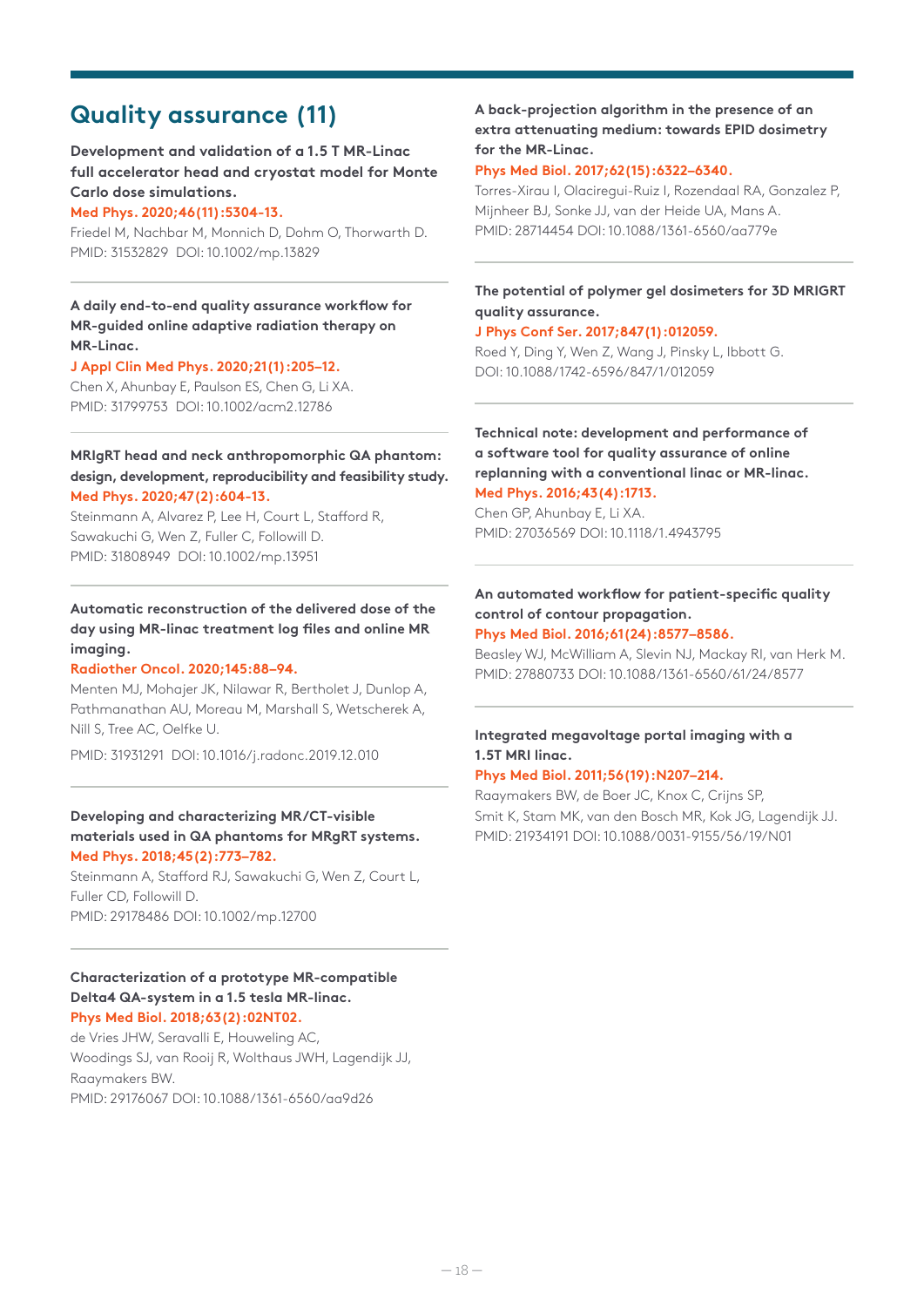## **Tracking and gating (14)**

**Technical note: MLC-tracking performance on the Elekta Unity MRI-linac.**

## **Phys Med Biol. 2019;64(15):15NT02.**

Glitzner M, Woodhead PL, Borman PTS, Lagendijk JJW, Raaymakers BW. PMID: 31158831 DOI: 10.1088/1361-6560/ab2667

## **Tumor trailing for liver SBRT on the MR-Linac. Int J Radiation Oncol Biol Phys. 2019;103(2):468-478.**

Fast M, van de Schoot A, van de Lindt T, Carbaat C, van der Heide U, Sonke J-J. DOI: 10.1016/j.ijrobp.2018.09.011

## **The impact of 2D cine MR imaging parameters on automated tumor and organ localization for MR-guided real-time adaptive radiotherapy. Phys Med Biol. 2018;63(23).**

Menten MJ, Fast MF, Wetscherek A. DOI: 10.1088/1361-6560/aae74d

#### **The development of a 4D treatment planning methodology to simulate the tracking of central lung tumors in an MRI-linac. J Appl Clin Med Phys. 2018;19(1):145–155.**

Al-Ward SM, Kim A, McCann C, Ruschin M, Cheung P, Sahgal A, Keller BM. PMID: 29194940 DOI: 10.1002/acm2.12233

## **Real-time auto-adaptive margin generation for MLC-tracked radiotherapy.**

#### **Phys Med Biol. 2017;62(1):186–201.**

Glitzner M, Fast MF, de Senneville BD, Nill S, Oelfke U, Lagendijk JJ, Raaymakers BW, Crijns SP. PMID: 27991457 DOI: 10.1088/1361-6560/62/1/186

## **Effect of intra-fraction motion on the accumulated dose for free-breathing MR-guided stereotactic body radiation therapy of renal-cell carcinoma. Phys Med Biol. 2017;62(18):7407–7424.**

Stemkens B, Glitzner M, Kontaxis C, de Senneville BD, Prins FM, Crijns SPM, Kerkmeijer LGW, Lagendijk JJ, van den Berg CAT, Tijssen RHN. PMID: 28771144 DOI: 10.1088/1361-6560/aa83f7

#### **Real-time 4D dose reconstruction for tracked dynamic MLC deliveries for lung SBRT. Med Phys. 2016;43(11):6072.**

Kamerling CP, Fast MF, Ziegenhein P, Menten MJ, Nill S, Oelfke U. PMID: 27806589 DOI: 10.1118/1.4965045

## **On the suitability of Elekta's Agility 160 MLC for tracked radiation delivery: closed-loop machine performance.**

## **Phys Med Biol. 2015;60(5):2005–2017.**

Glitzner M, Crijns SP, de Senneville BD, Lagendijk JJ, Raaymakers BW. PMID: 25675279 DOI: 10.1088/0031-9155/60/5/2005

#### **Kidney motion during free breathing and breath hold for MR-guided radiotherapy. Phys Med Biol. 2013;58(7):2235–2245.**

Stam MK, van Vulpen M, Barendrecht MM, Zonnenberg BA, Intven M, Crijns SP, Lagendijk JJ, Raaymakers BW. PMID: 23475278 DOI: 10.1088/0031-9155/58/7/2235

## **Navigators for motion detection during real-time MRI-guided radiotherapy.**

#### **Phys Med Biol. 2012;57(21):6797–6805.**

Stam MK, Crijns SP, Zonnenberg BA, Barendrecht MM, van Vulpen M, Lagendijk JJ, Raaymakers BW. PMID: 23032581 DOI: 10.1088/0031-9155/57/21/6797

#### **Proof of concept of MRI-guided tracked radiation delivery: tracking one-dimensional motion. Phys Med Biol. 2012;57(23):7863–7872.**

Crijns SP, Raaymakers BW, Lagendijk JJ. PMID: 23151821 DOI: 10.1088/0031-9155/57/23/7863

## **A new concept for non-invasive renal tumour ablation using real-time MRI-guided radiation therapy. BJU Int. 2011;107(1):63–68.**

Kerkhof EM, Raaymakers BW, van Vulpen M, Zonnenberg BA, Bosch JL, van Moorselaar RJ, Lagendijk JJ. PMID: 20560949 DOI: 10.1111/j.1464-410X.2010.09458.x

## **Towards MRI-guided linear accelerator control: gating on an MRI accelerator.**

## **Phys Med Biol. 2011;56(15):4815–4825.**

Crijns SP, Kok JG, Lagendijk JJ, Raaymakers BW. PMID: 21753236 DOI: 10.1088/0031-9155/56/15/012

## **Fiducial marker based intra-fraction motion assessment on cine-MR for MR-linac treatment of prostate cancer.**

#### **Phys Med Biol. 2019;64(7):07NT02.**

de Muinck Keizer DM, Pathmanathan AU, Andreychenko A, Kerkmeijer LGW, van der Voort van Zyp JRN, Tree AC, van den Berg CAT, de Boer JCJ. PMID: 30794995 DOI: 10.1088/1361-6560/ab09a6